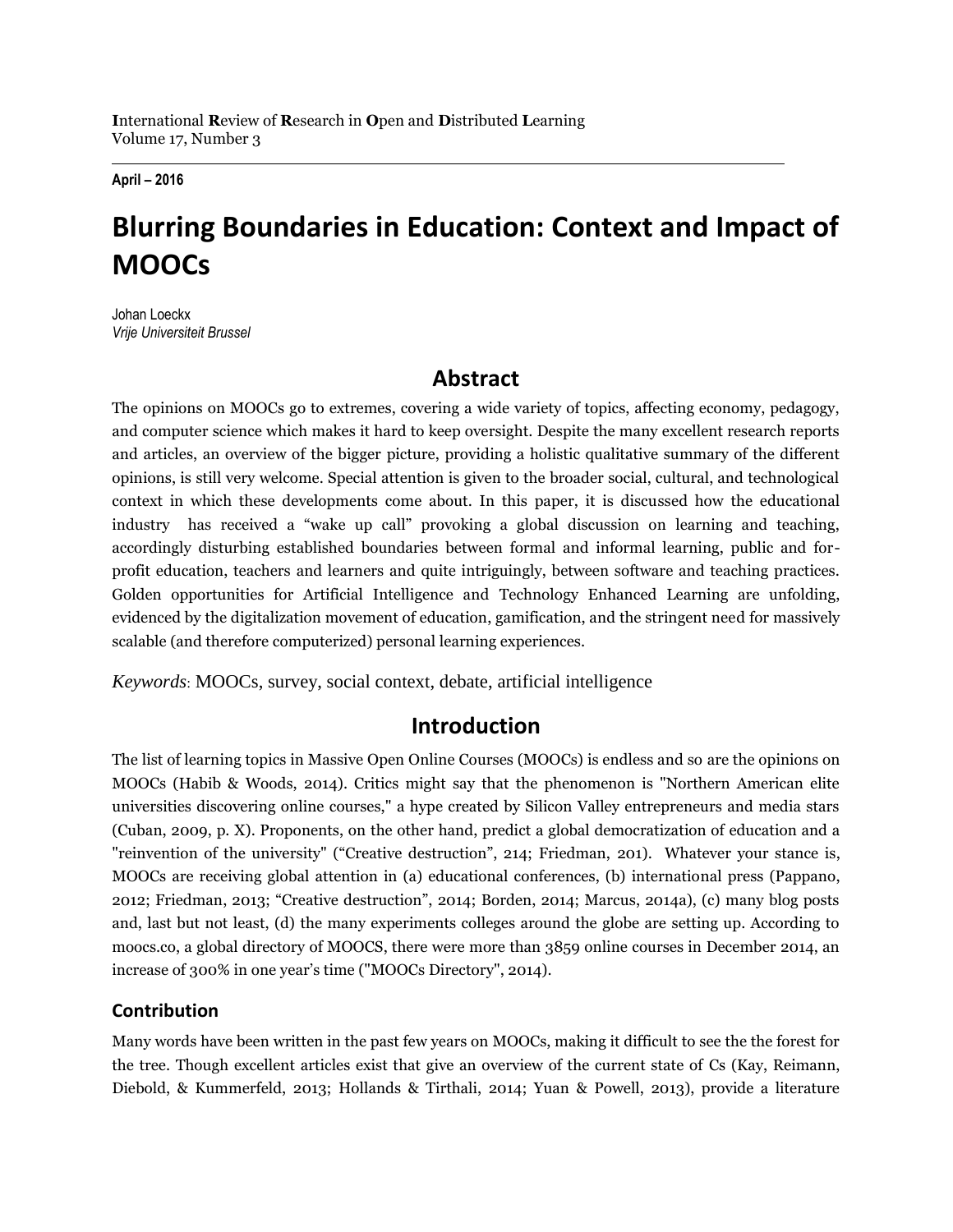review (Liyanagunawardena, Adams & Williams, 2013, Haggard, 2013) or discuss the opportunities for universities (O'Prey, 2013; Sharples et al., 2014; "MIT task force," 2014; Grainger, 2013), the author believes that a summary of the opinions in the running debate would deliver a useful contribution to the field. Furthermore, the major stance in this paper is that the current societal and economical context is crucial to put the different opinions in perspective and to understand and establish the impact and future of MOOCs, especially given the crisis in education that a lot of countries are experiencing. As MOOCs are currently in the centre of the spotlight of what is happening in online distance learning, we will build our discourse from this point of view.

#### **Structure of the Paper**

For this reason, the social, cultural and technological context will be given in which these developments come about. Special attention will be given to how existing boundaries are being dismantled (e.g., between institutions, between formal and informal learning, and public and for-profit education). The debate that has been going for a few years will be summarized in more detail and the potential impact of MOOCs for learners, teachers, governments, institutions, and corporations will be given.

The opinions and information presented in this paper have been gathered from peer reviewed literature as well as grey literature like blogs. The following sources were consulted<sup>1</sup>: (a) reports by governments and non-governmental organisations on education, distance, and online learning and MOOCs (O'Prey, 2013; KVAB, 2014); (b) articles from peer-reviewed journals including *Educause*, *American Journal of Distance Education*, *International Review of Research in Open and Distributed Learning* (*IRRODL*), *Journal of Research on Technology in Education*, and *The International Journal of Artificial Intelligence in Education*; (c) general books on education, distance learning and pedagogy (such as Moore & Kearsore, 1; Hattie, 2013; Tokoro & Steels, 2003; Haber, 2014c); (d) proceedings from conferences like the International Conference on Distance Learning and Education (ICDLE)nd the European MOOCs Stakeholders Summit (EMOOCs) and many others; (e) reports from open universities and consultancy agencies like Gartner; (f) articles in major newspapers and magazines like *The New York Times* and *The Economist*; (g) results from Web crawls based on Google Alerts from January 2014 until December 2015. Of all these sources, references and links were investigated as well.

As one of the main goals of this paper was to map out the wide range of opinions expressed in grey literature, the author could not start from an existing holistic framework and has therefore opted an organic approach to organise the many topics. However, to ensure the survey was as complete as possible, LISTNUM the following frameworks have been used for validation: John Hattie's six factors of influence on student achievement (Hattie, 2013); Kjær Global's key trends 2020 for the societal context ("Global key trends 2020", 2015) and Gartner's top 10 strategic technology trends (Gartner Identifies the Top 10, 2015).

## **Socio-Economical Context**

 $\overline{a}$ 

<sup>1</sup> Only some examples are given for each category.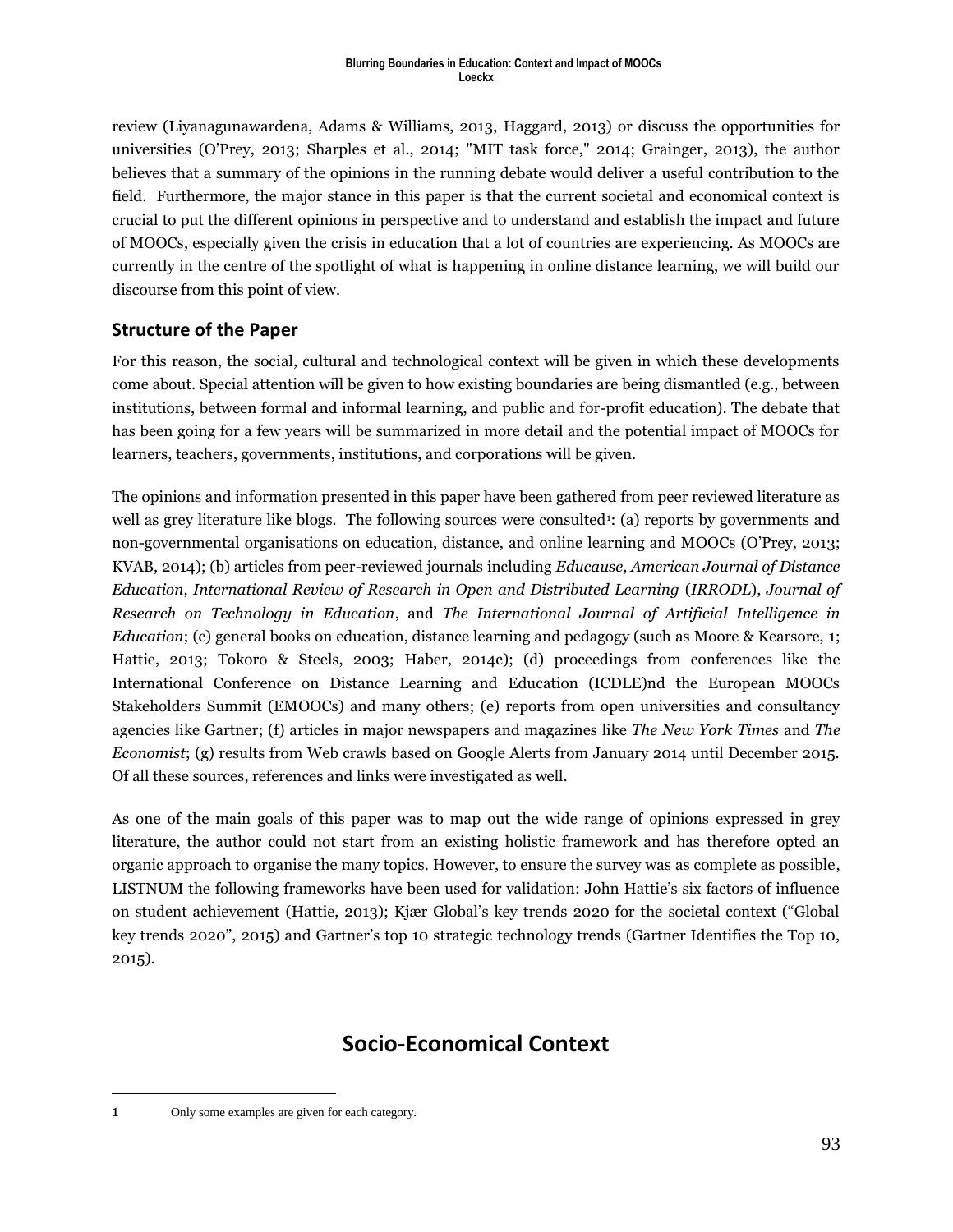#### **Blurring Boundaries in Education: Context and Impact of MOOCs Loeckx**

Before delving deeper into the running debate and discussing the impact of MOOCs and online learning in general, we will focus on the socio-economical context and situate the current developments within the wider context of education in our global society. Figure 1 illustrates the four pillars in society that provide the current drive and context in the MOOC movement: technology, culture, society, and economy. Each of them will be discussed in more detail in the following sections.



*Figure 1*. Overview of the context in which MOOCs come about. To fully understand the potential of online distance learning, it is important to take a holistic viewpoint and consider the cultural, economical, technological and social factors that are reshaping education

#### **The Crisis in Education**

As the need for education and life-long learning has never been so high, traditional education comes under increasing pressure (Laurillard, 2002) and even before the coming of MOOCs, it was suggested that education is at an inflection point (Aoun et al., 2013; Carmichael, 2014; Woolf, 2009).

First, there is the issue of democratization. Large numbers of people are still excluded from postsecondary education (Habib & Woods, 2014), while tuition fees in the West (especially the USA) have risen to such levels that the financial investment seems no longer worth. Moreover, the scale of higher education has expanded considerably without a corresponding increase in means, creating a strain on personalized one-on-one tutoring. Second, in our everyday lives our methods of learning have changed drastically in the last 10 years due to the Internet, mobile phones, social media, email and collaborative platforms like Wikipedia (Davidson & Goldberg, 2009). Learning institutions have seemed to have evolved far more slowly. Thirdly, the traditional methods we employ, based on a central authority, oneway communication from teacher to student and long attention spans are in deep conflict with the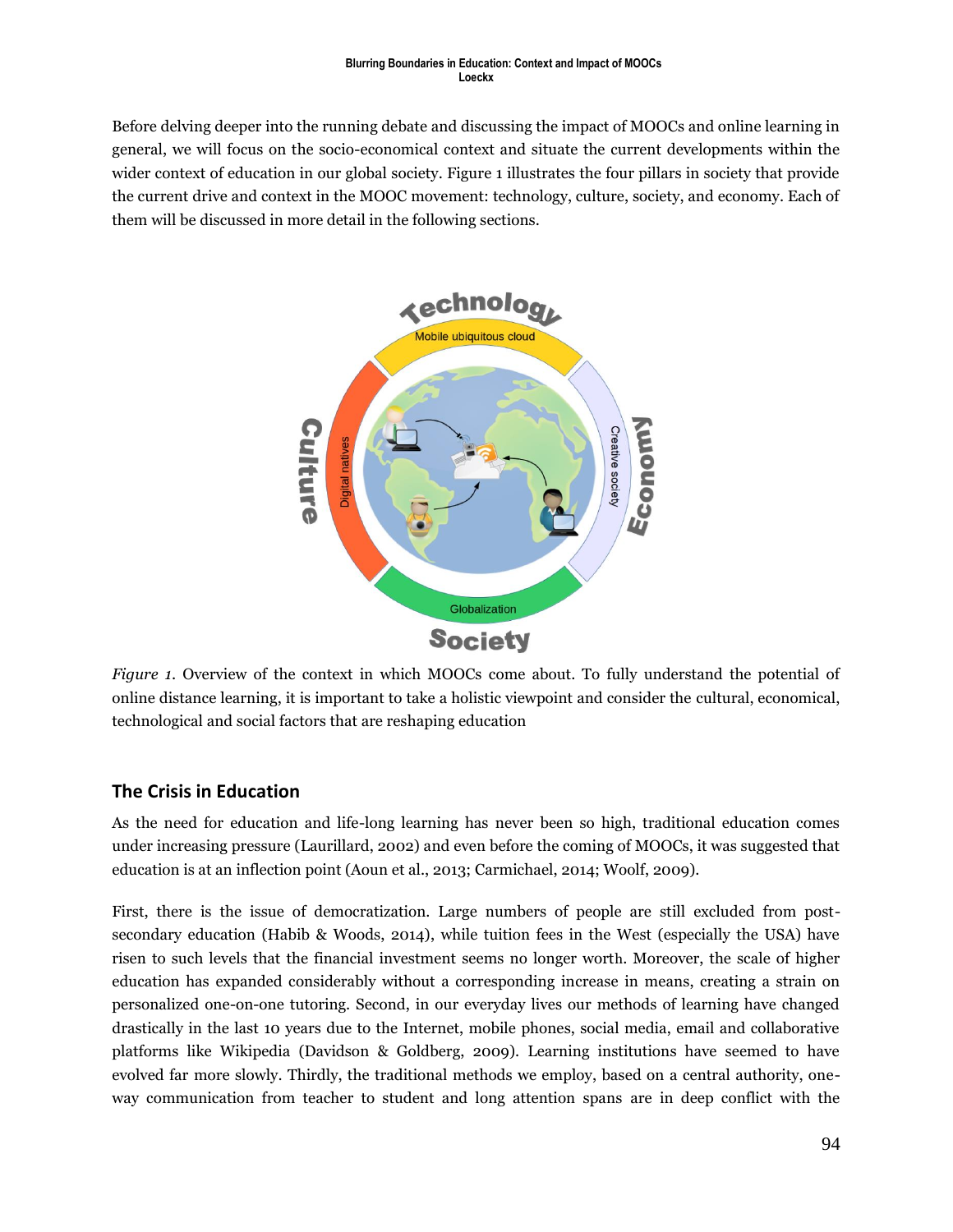environment of our modern society.

This clash has created a crisis in education, with demotivated students, drop-outs, a decrease in knowledge and skill levels as a consequence (Tokoro & Steels, 2003; Wood, 2014).

#### **A Generation of "Digital Natives" in a Participatory Culture**

Present-day students are technologically immersed and the prevalent role of technology in the life of youngsters has created a new participatory culture amongst the learners of current and coming generations. We are moving away from a world in which some produce and many consume, to a social environment in which everyone has an active stake in the culture that is created (Jenkins, 2009). The current generation of digital natives is very comfortable with technology, and will probably be expecting a greater balance of online and campus-based delivery (Min-sik, 2014). This change in culture, however, is not yet reflected in our educational systems. Jeremy Rifkin stated that "In the traditional industrial classroom, questioning the authority of the teacher is strictly forbidden and sharing information and ideas among students is labelled cheating." (Rifkin, 2014)

#### **A Shift Towards a Creative and Knowledge Society**

The 2000 Organisation for Economic Co-operation and Development (OECD) report *"Social Diversity and the Creative Society of the 21st Century"* points out that the movement to a knowledge economy or society implies a major dematerialisation of value-added activity and the evolution from homogeneous mass consumption to creative diversity and a decentralisation of responsibility (Stevens, Miller & Michalski, 2000). So, rather than having workers performing standardized jobs or students following the same curriculum, individual creativity will play a more important role (Creative Destruction, 2014) and lifelong learning will be indispensable.

#### **The Techno-Utopian Age**

From a technological perspective, it is expected that three important forces will reinforce each other and revolutionize the workplaces of the future: social media, omnipresent mobile devices, and cloud computing ("The Nexus of Forces", 2014). Cloud computing has changed the business model of service delivery to an on-demand, pay-for-use model and has severely increased the agility of digital services evidenced for example by the explosion of technology start-ups. The mobile revolution, on the other hand, has made all this technology available anywhere at any time (e.g., e-readers). Finally, social imperatives like crowd sourcing and crowd funding has allowed us to construct knowledge that was previously either impossible to create or too expensive to maintain. At the same time, Artificial Intelligence is becoming ever more widespread and considered having high strategic value for businesses and ultimately, educational institutions.

#### **Globalization and Demographic Diversity**

Students in the online realm exhibit quite a different demographic profile than found in a typical college classroom. To start, globalization makes it that students do not necessarily originate from Western countries, are native English speakers, share a common cultural background nor do they have the same gender (Paul, 2014). Second, the ageing of the population and the trend towards life-long learning means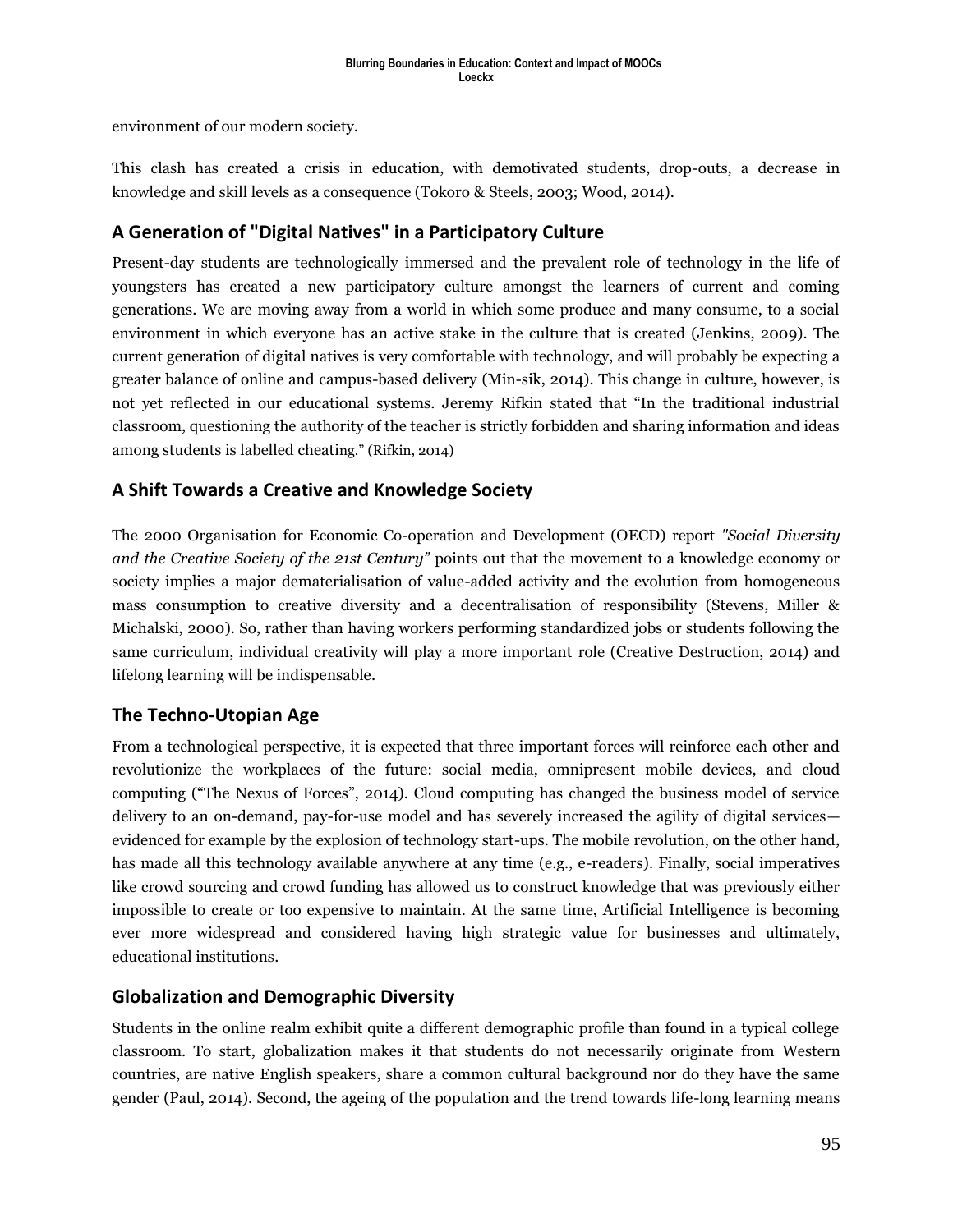that the average learner will become older. We can conclude that the heterogeneity of learner communities will only increase in age, gender, cultural background, language, and level of education, while the resistance towards virtual technology will drop.

## **The Running Debate**

Having discussed the context in which online learning takes place, an extensive overview will now be given of the major debates that are conducted on MOOCs. We will delve deeper into the issue of whether MOOCs will lead to democratization or elitism of education and investigate the claims that MOOCs will mean the end of classical education. Last, the concerns about pedagogies on a massive scale are discussed. Figure 2 summarizes the core of the running debate.



*Figure 2.* An overview of the running debate on MOOCs in the blogosphere and specialized press. Topics include economical, technical, ped LISTNUM agogical as well as political issues

#### **The High Drop-Out**

Low accomplishment rates are frequently mentioned as a proof that MOOCs are failing (Alcorn, Christensen, & Emanel, 2014). Yet, more than 80% of students claim that the MOOC met their objectives, according to surveys filled in after the course. Moreover, research by Harvard and MIT suggests that completion rates are a bad measure for success (Marcus, 2014b): due to the high heterogeneity of the students and wildly varying learning goals, it doesn't make sense to define a "global drop-out" rate (Kizilcec, Piech, & Schneider, 2013). Online courses can attract students who might otherwise have not been able to attend traditional on-campus instruction because of work, family, or other obligations. This difference in the nature of the student body confounds direct comparison (Allen & Seaman, 2014). Indisputably, students need more self-discipline during online courses than in regular face-to-face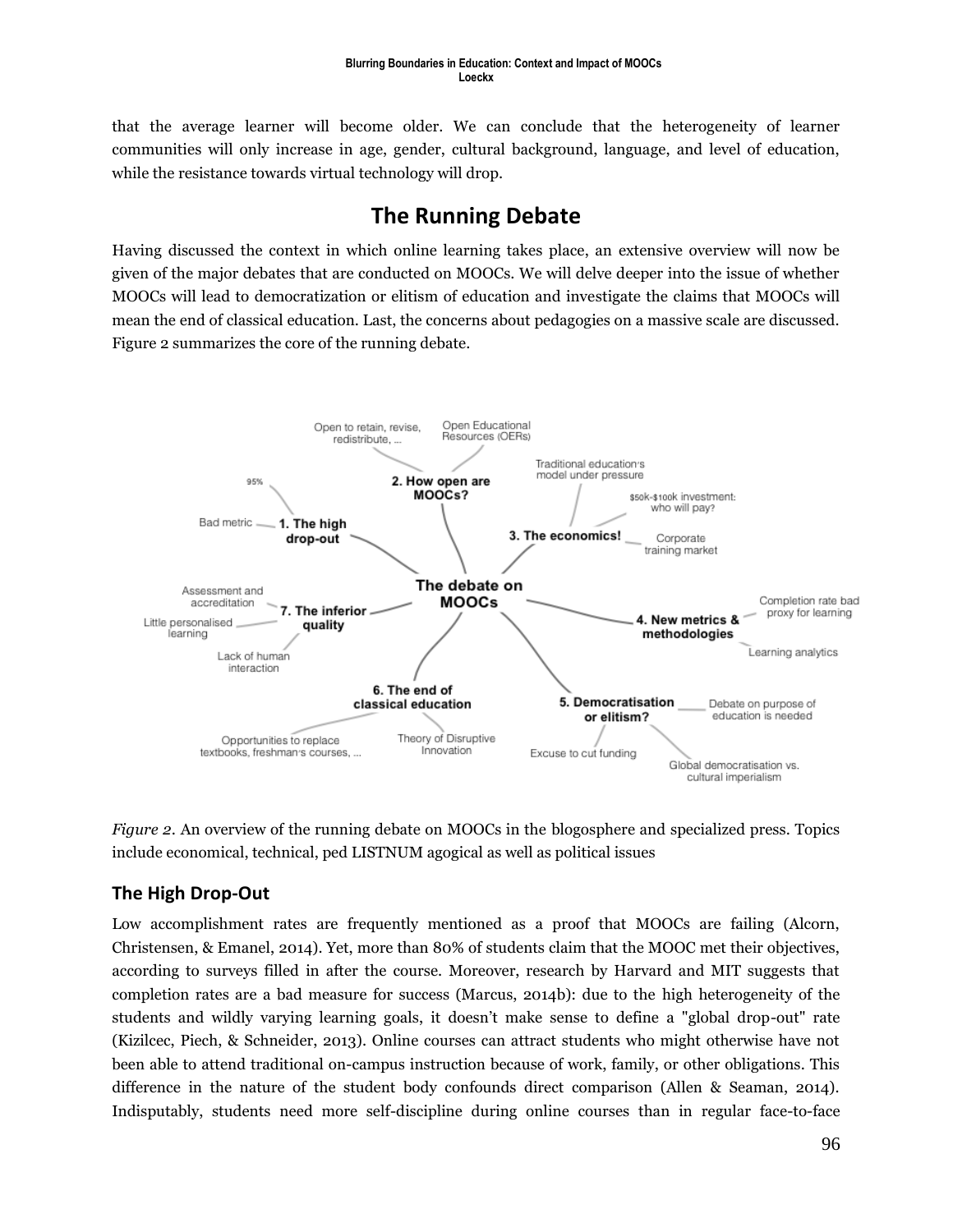courses, without any external schedule enforced (Allen & Seaman, 2014). The key question is how to find online pedagogies that "scale", in which a large number of students can actively and productively engage (Sharples et al., 2014).

#### **How Open are MOOCs?**

The O of open in MOOCs is often is equated to "free", meaning that you do not have to pay for a course. Though this was one of the original promises, this model is of course not economically feasible and MOOC providers are experimenting with new business models for education, some in which following a course is no longer free (Dodd, 2014b). More importantly, just because material is free and openly licensed, however, it doesn't mean that access is equal. This interpretation of open as free, differs significantly from what is typically meant with open, namely the free and perpetual permission to engage in the 5R activities: retain, reuse, revise, remix, and redistribute. The terms of use of Coursera, for example, limit the educational opportunities of MOOCs while really open licensing access (including open credentials, assessments, and competencies) would drastically expand the access around the globe and foster innovation (Wiley, 2014). Initiatives are taken, though, in the context of the open educational resources (OER) movement ("ECO," n.d.; Brindaalakshmi, 2014; Cannell, 2014).

#### **The Economics**

**Traditional education's business model**. The traditional business model of education is coming under increasing pressure with rising tuition fees, larger audiences, and higher expectations. For people who cannot afford the tuition fees or do not want to pile up student debt, online variants for a freshman's lecture course definitely make sense. Once these variants on traditional learning will be accepted by employers and students will avoid classical colleges, the financial impact will be huge. Though traditional institutions are currently protected by accreditation and government legislature, this is a situation that probably won't last if democratization is a priority for policy makers.

While universities are typically very open towards sharing content, they are not eager to provide credit for it as this would undermine their business model. In this sense there is an interesting conflict with MOOC platforms, who do not produce the expensive high-quality content themselves, but want to make money charging users for access to this content and according certification. This puts universities in an impasse: because of the substantial investment they have made in MOOCs without credits attached (and thus, no income), they feel the pressure to valorise these online materials anyhow by reusing the courses for credit, accordingly increasing the share of online education in higher education.

**The business of accreditation**. So, while certification and accreditation currently is a matter restricted mainly to universities, the arrival of MOOCs might well disrupt this situation. For example, specialized interest groups, governments, and foundations are already becoming new (statutory) authorities for accreditation. One example is the Linux Foundation providing certification for Linux professionals, eagerly sought for by hiring managers (Vaughan-Nichols, 2014). Similarly, the American Council on Education recently decided to create a pool of about hundred courses that will lead to certification. Their main goal is to provide accreditation to the many Americans that have followed higher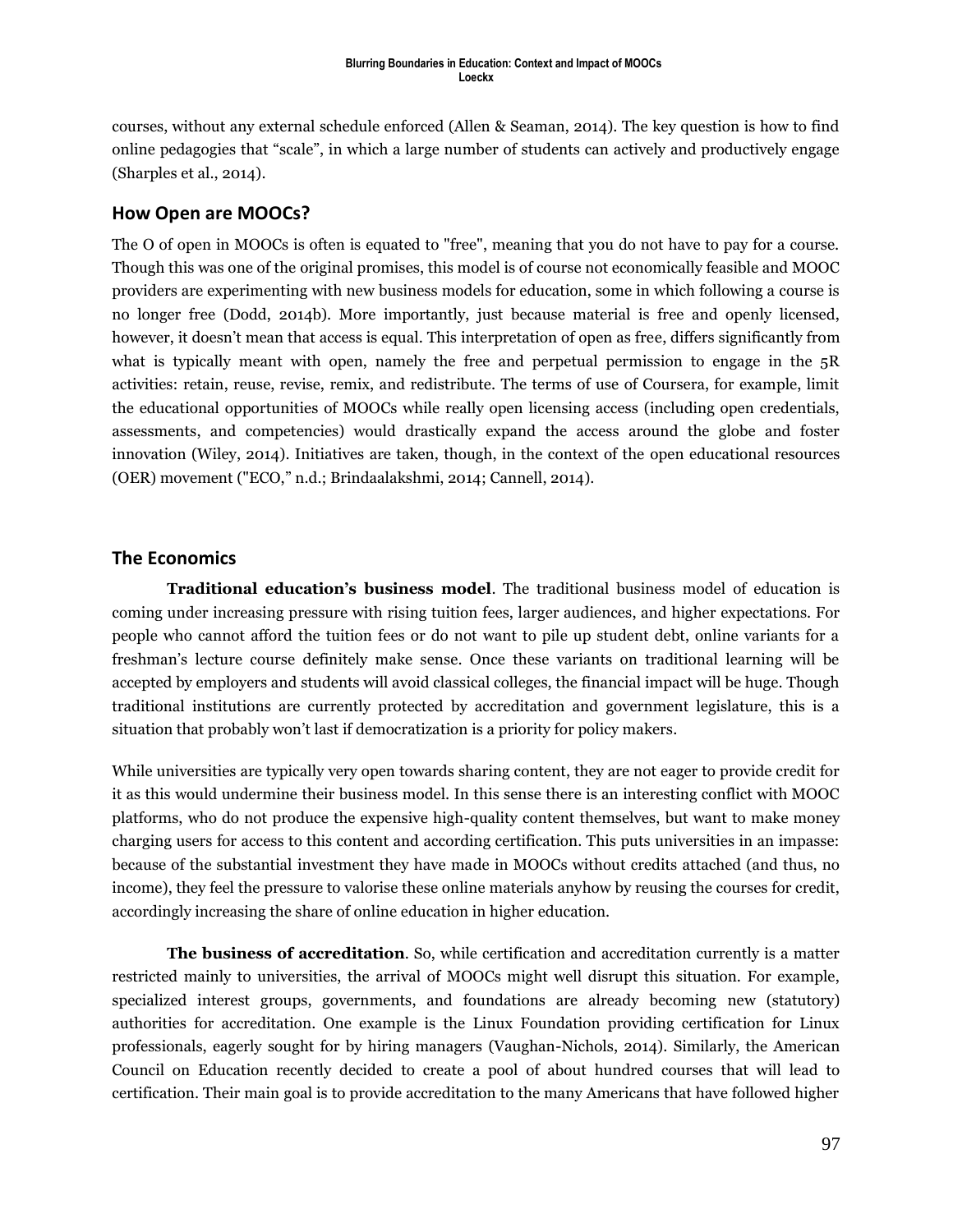education but do not have degrees (ACE Alternative Credit Project to Increase Attainment Levels for Nontraditional Learners with Some College, No Degee, 2014). This way, they want to serve as an incubator for providing credits and improve the acceptance of these credits by colleges and employers. All institutions with a high reputation on a specific topic will become potential competitors to universities when concerning accreditation.

**Zero marginal cost**. The whole discussion about economics essentially circles around the issue of zero marginal cost. In an online educational setting, the marginal cost of serving the 100,000th student is essentially zero (Rifkin, 2014). From this perspective, the discourse is similar to that of cloud computing as the kind of expenditure is different in the old and new model of delivery: developing MOOCs demand a big upfront capital expenditure, but very low operational expenditure, in contrast to traditional teaching (Kim, 2014a).

#### **Metrics and Methodologies Adapted to a Massive Scale**

Current pedagogies are not yet adapted to the massive scale of the Internet. Sensible metrics and analytics can be useful in this context, for learners to serve as an indicator whether they are performing well with respect to their peers, for platforms to tailor the content based upon its background and expertise, or suggest assistance when needed. They are interesting for teachers as well, for example to cluster groups of students based on level, to identify potential problems with the course, and to feed back on their pedagogical effectiveness. For example, completion or certification rates may be easy to count but are a poor proxy for the amount of learning that occurs. Similarly, percentages in general make less sense because of the massive scale: a thousand certificates compared to 200,000 students is a small percentage online, but a huge amount in traditional education!

#### **Democratization or Elitism?**

**The utopia**. Thomas Friedman from *The New York Times* declared about MOOCs that "nothing has more potential to lift people out of poverty" (Friedman, 2013) and that lifelong learning for all was a goal that could finally become a reality. A similar voice is heard from tech entrepreneurs (Koller, 2012; Ng & Koller, 2012). It is indeed true that MOOCs do not employ entrance criteria prevalent in traditional universities that often filter out students with different cultural background or abilities (Chattopadhyay, 2014). However, truly equal access is more than an easy sign-up procedure, and the access problem people in the developing world experience will not be solved by MOOCs as-is.

**The sceptics**. At the opposite side, certain people distrust the very reasons behind the whole evolution, pointing out that—as the elite institutions that create the MOOCs do not give credit for them they treat MOOCs as a philanthropic form of second class education suitable only for the unwashed masses (Bates, 2012). The philosophy department of the San Jose University, has expressed a similar fear in an open letter, stating that the current online (r)evolution will deepen the gap between elite universities (that produce MOOCs) and less wealthy ones, who consume the courses by buying licenses to the providers ("Open Letter to Professor Sandel," 2013). The above reflection that questions the role of elite institutions, echoes fears for the potential danger that they will dominate other universities around the world and could lead to franchising (Goul, 2013; Moe, 2014). There is a lot of scepticism from educational institutions too, fearing "that it's an excuse for state legislatures to cut funding to state universities"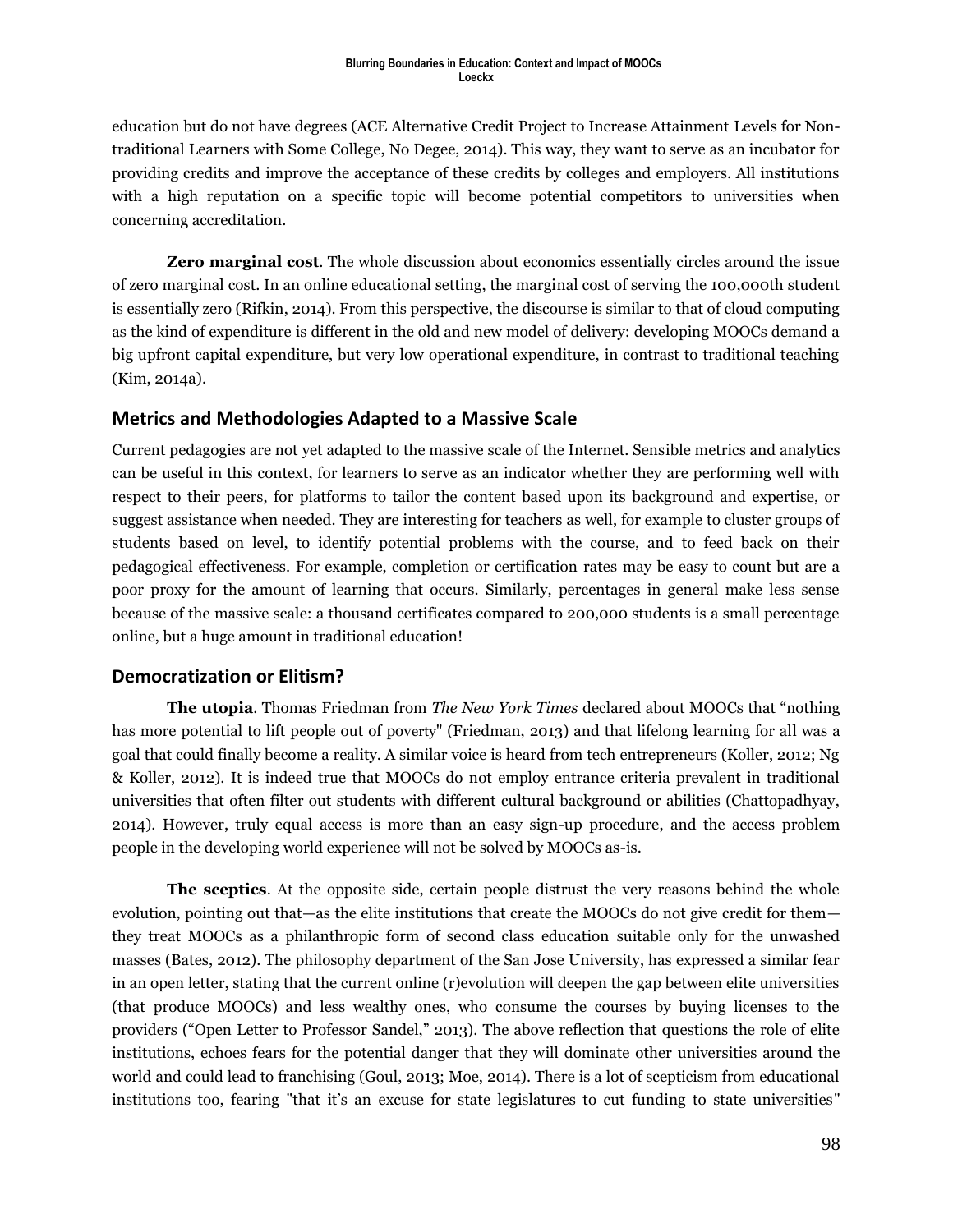(Parry, 2013) and thus will lead to elitism. To them, it looks like MOOCs seem like the perfect excuse for not pushing through the reforms so heavily needed to provide affordable and democratic education (Petriglieri, 2013a).

#### **The End of Classical Education**

**Role of education.** Overall, the common vision in MOOCs on education is economic and a broader debate on the very role of education is missing. MOOC evangelists focus primarily on professional development (Chafkin, 2013) and view education purely as a catalyst for the economy; its ultimate goal is to create workers that fit the needs of corporations. This view is exemplified by Sebastian Thrun: "At the end of the day, the true value proposition of education is employment," (Chafkin, 2013). Certainly, one of its roles is to create skilled workers, but it is definitely not the only role (Petriglieri, 2013a). To develop individuals and cultures is equally important (Petriglieri, 2013), even more so in times of globalization.

In this context, education has been claimed before to be a means of cultural imperialism or colonialism (Carnoy, 1974; Foucault, 1980; Petriglieri, 2013b). The Chinese Government, for example, calls MOOCs "a new mode of cultural transmission ... a new project for us to learn to utilize MOOC in popularizing Chinese culture and strengthening China's soft power." (Hanban, 2014).

**The theory of disruptive innovation.** One of the frameworks to describe the current developments is the theory of disruptive innovation (Christensen, 2013), a term to describe innovations that create a new market with opportunities that the existing market does not expect. The disruption often occurs by first attracting a different set of customers in a new market and then later penetrating the existing market. Notably this last element is quite recognizable in the context of MOOCs and education.

In this scenario, the mobility of students in MOOCs will increase substantially, potentially leading to the following situati:

- global communities of learners, in which higher ed institutions get access to students they could not reach before and students having access to niche expertise courses;
- a global communities of teachers, not only professionals, but also experts in a field, alumni, and amateurs who can be called upon to assist in tutoring and assessment;
- a global repository of courses and learning modules and material, whether open or in a particular licensing model (Morris, 2014).

As the competition will be quality-driven, this evolution would then lead to polarisation in which a few elite institutions provide courses and the others license their content, with celebrity teachers, not unlike in the movie industry (Pappano, 2012).

Consultancy firm Gartner believes that the evolutions described above will eventually lead to an *exostructure* as the increased mobility of students, courses, and professors creates the need for services and tools to integrate (Lowendahl, 2014). An open interoperability space at this massive scale requires an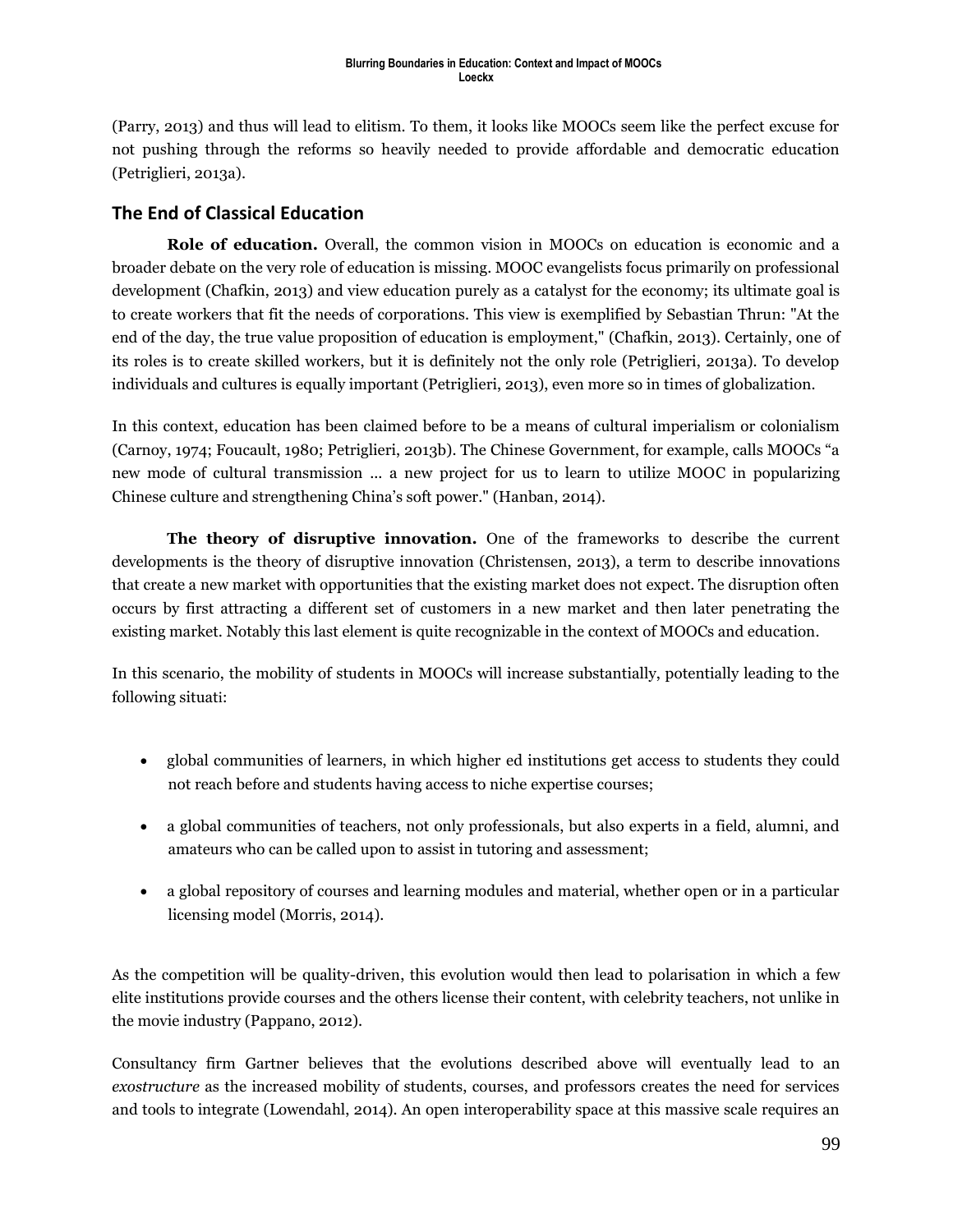automated information exchange and a service-oriented architecture in which all the actors in the ecosystem can cooperate and data can flow freely. One of the signs of this evolution are the emergence of *micro-credentials* that reflect the skills acquired by an individual, whether earned in a university or in the workplace. Increasingly we see organizations basing hiring decisions on proficiency as opposed to hiring for degrees. Governments can play a role in facilitating this exchange.

**Potential new markets.** It is exemplary for the theory of disruptive innovation that the existing market does not recognize the value of these low-quality courses and therefore ignores its potential. First signs of new markets being exploited are thus found in countries where degrees are lower quality, little respected, or not matched with demand from industry, for example, because traditional education institutes are too slow to respond (Salem, 2014). Second, corporations equally see an opportunity for recruitment of employees with the necessary qualifications, as they are not interested in degrees per se, but in the skills themselves. Also, some jobs need highly qualified workers for which degrees do not exist. In this scenario, institutions could evolve from admission models towards membership models ("MIT Task Force," 2014). A third catalyst is that the younger generation prefers online platforms which are interactive, flexible, and cheap.

#### **Concerns about Quality**

A lot of critical voices are heard from professors in universities and colleges, afraid that inexpensive MOOCs with underperforming pedagogical foundations will replace faculties, warning for the misleading promise of MOOCs that they will improve education (Moe, 2014). Exactly the opposite reasoning is heard too, however, that MOOCs may as well improve the quality of courses globally, as locally organized courses can no longer afford to be of a lower standard than an online course (Allen & Seaman, 2014). A studyin the US found that about three quarters of the academic leaders considered the learning outcomes in online education on the same or superior level as face-to-face instruction (Allen & Seaman, 2013). There is, however, general consensus that the best traditional college courses (enriched with online material) will remain superior to any online offering. We will now briefly discuss the main points of criticisms.

**Little personalized learning.** The current standardized nature of MOOCs, lacking personalized instructional guidance, make current MOOCs suboptimal platforms. With exception of some highly self-motivated and disciplined students, the lack of supervision and guidance hinders effective learning (Nichols, 2014). Also, current MOOCs do not take into account personal differences in learning goals and ambitions, their background, or the pace of learning. Especially with a diverse audience as in MOOCs, these factors are crucial for succeeding (Baer, 2003). In addition, learning material is typically presented in a linear, transmission model fashion, not effectively exploiting pedagogies and other technologies suited for the online realm.

Lack of human interaction. A study by Harvard in the context of MOOCs, revealed that students "emphasized the continuing importance of in-person discussion sessions" ("Online Evolution," 2014, pp. XX) as contact and dialogue between tutors and students are still considered key to teaching and lead to high levels of student satisfaction (Knox, Bayne, MacLeod, Ross, & Sinclair, 2012; Westervelt, 2013). This necessity of human tutors make some people fear that MOOCs in the end will not keep up to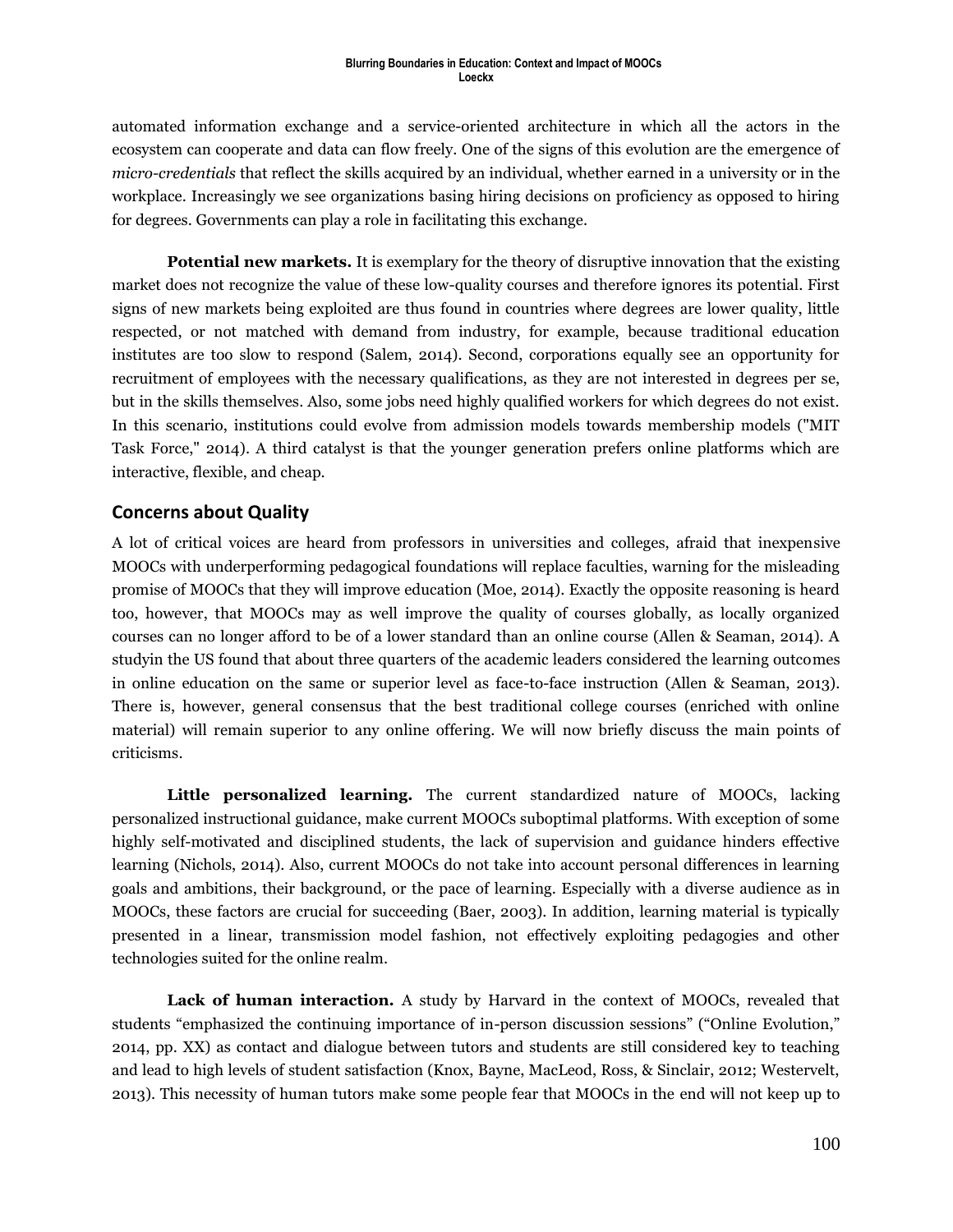their promise, because maintaining a staff-to-student ratio of roughly 1:25 needed to counsel students, will mean that even MOOCs will not scale. For this reason, Laurillard concludes that "education is not a mass customer industry: it is a personal client industry" (Laurillard, 2014, pp. XX). Optimists, on the other hand, believe that social structures will emerge organically to replace at least part of the needed human mentors (Duneier, 2012).

**Scalable and reliable assessment.** From the moment that universities are starting to provide certificates of equal value to online courses, the credibility of assessment becomes critical (Button, 2014; "Online Master of Science in Computer Science", 2014). There are still some compelling challenges like cheating and scaling to overcome (Webley, 2012). Research into peer and self-assessment look promising and seems to work well when the students level is homogeneous, when students have a similar model of perception of quality and if they are properly trained in grading. Furthermore, evidence seem to indicate that students learn from these kinds of grading (Sadler & Good, 2006). Still, assessments are in an early stage of development, testing for skills only superficially and not yet in a trustworthy way.

## **The Impact of MOOCS**

Having discussed the context and global debate, we can now focus on the role that MOOCs are currently playing. Though many colleges and universities (53%) are still undecided on the impact (Allen & Seaman, 2014), we can safely say that online learning has become a strategic priority, shifted from research to policy making and is already changing the global education landscape and could continue to do so in the future. Still, there is quite some discrepancy in the opinions of the different stakeholders on the longlasting impact of Massive Open Online Courses for higher education institutions.

Universities themselves are currently rather realistic in their expectations and concentrate mainly on the second-order effects of MOOCs, like improving the visibility of their institution, recruiting students, researching novel pedagogical approaches, or to augment learning (e.g., to replace handbooks; Allen & Seaman, 2014). Professors and specialists in online learning experiments like the open university movement, are commonly very careful when talking about the impact (Bates, 2012; Knox et al., 2012; Ben-Naim, 2014). Indeed, pedagogical studies show that the impact of computer-assisted instruction (CAI) hasn't kept up with its promises, and its effectiveness has not increased significantly over time (Hattie, 2013).

However, it seems that MOOCs have created a new momentum for online and distance learning. Figure 3 summarizes how MOOCs are already changing the global landscape of education for different stake holders. In the next sections we will discuss the impact, centred on four themes:

- the wake-up call for the educational industry;
- a changing role for teachers;
- a global market of courses;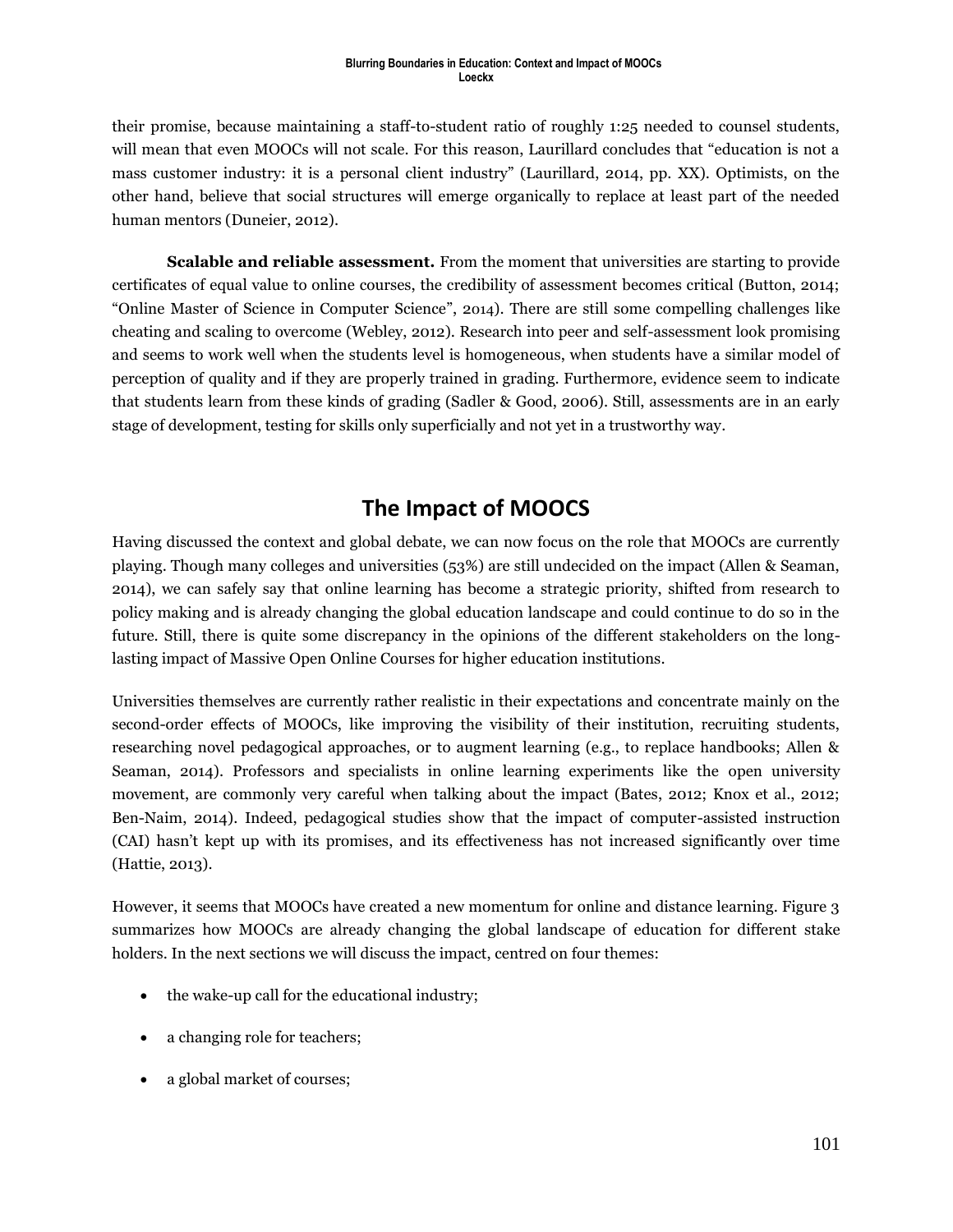the emerging discipline of online and digital course design.

#### **A Wake-Up Call for Education**

**A global discussion on the future of learning.** There are some compelling differences with similar moments when Information Technology was believed to revolutionize education. Discussions about the future of education are no longer held in specialized academic circles only, but have extended to blogs and international popular press, between all different stakeholders (teachers, students, colleges, policy makers, investors, etc.). A second difference is the extensive scale of experiments that are being set up globally, sometimes referred to as the MOOC tsunami (Brooks, 2012). Facilitated through the Internet, the shortcomings of online learning are continuously being researched and addressed through active experimentation (Haber, 2014b). According to Martin, the founder of Future Learn, the Internet has opened Pandora 's Box which allows us to globally share information and data, and transmit ideas faster than ever before (Murray, 2014).

**An innovation sandbox for education.** The fact that the design of a MOOC takes place primarily or completely online, creates an interesting opportunity for comparison as there is a more or less common ground between experiments. Universities have taken this opportunity to open up the debate on the future of their mission and started experimenting with MOOCs ("MIT Task Force," 2014; "Designing the Future(s)," 2014; Myk & Rasmus, 2014). The central question is how internet technologies like social media and networks, and cloud computing and mobile devices—having shown its disruptive power several times before—can be an innovative force for education.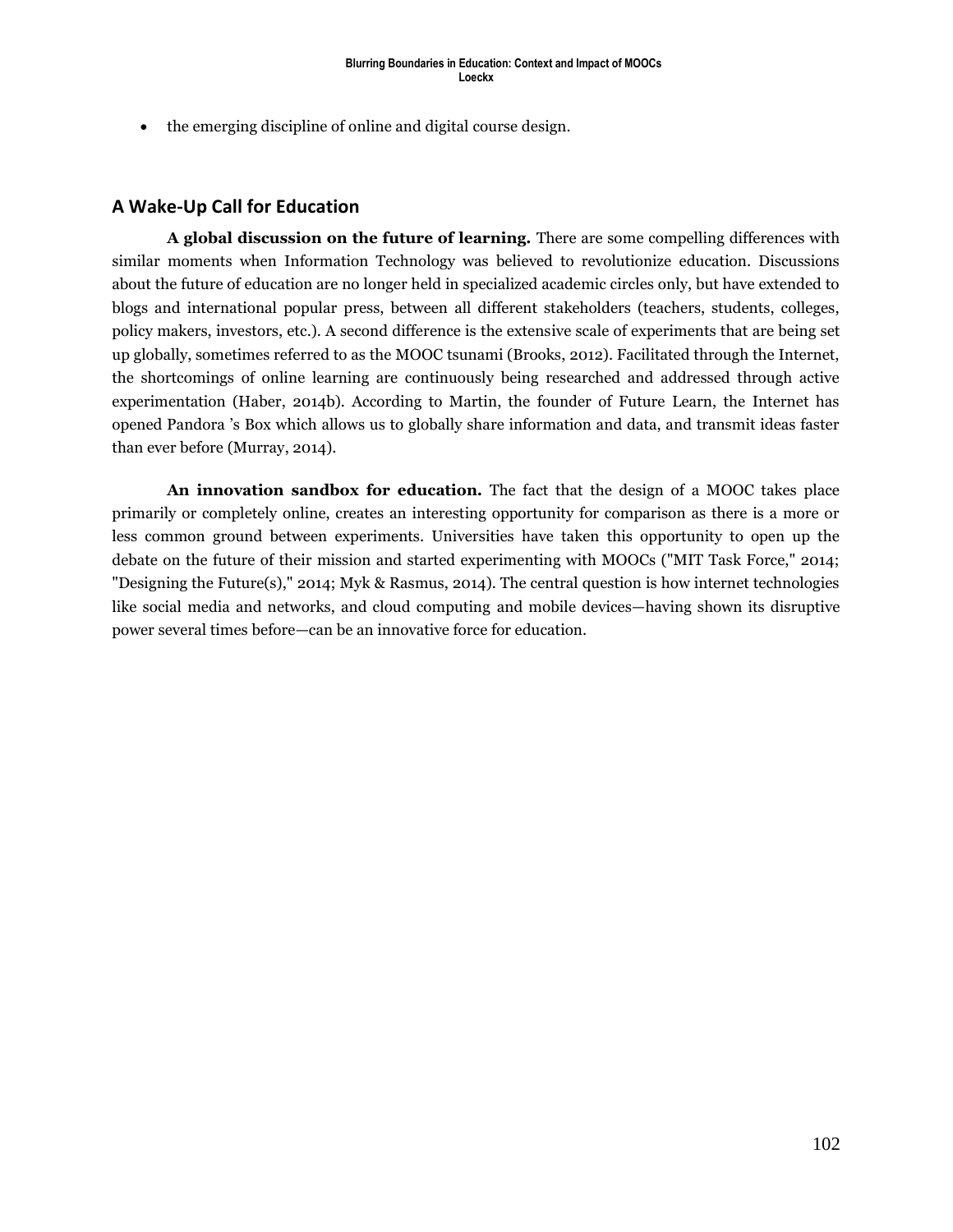

*Figure 3***.** The global landscape of education might significantly change due to digitalization of teaching of which MOOCs are a manifestation. The most remarkable (potential) shifts are summarized for each actor in the ecosystem.

### **A Changing Role for Teachers**

It is believed that online courses are already changing the role for teachers. They increase the strain on teachers to improve the quality of their teaching, as the teaching of professors at elite institutions become the gold standard (The Opportunities - and Risks -in the MOOC Business Model, 2013; Knox et al., 2012). The value of traditional academic content delivery where there is a valuable online variant, quickly drops to zero, leaving the students expecting more from their institutions than information transmission (Kim, 2014a).

In a way, this evolution makes the professor more valuable as teacher, compared to a pure transmitter of knowledge. Already, competition for academics is observed from individual teaching professionals (corporate trainers), alumni, and field experts, for example on platforms like Udemy (Hepler, 2013).

**From a transmission to a mediation model (the flipped classroom or blended learning).** A consequence is that the role of teaching in the classroom will probably evolve from "chalk" and talk" teaching towards tutoring, where the role of the teacher moves from transmitting knowledge to inspiring and facilitating and mediating discussion, teamwork, and collaboration. In this setting, people's skills become prevalent. Stimulating meta-cognition and self-regulation will therefore become the new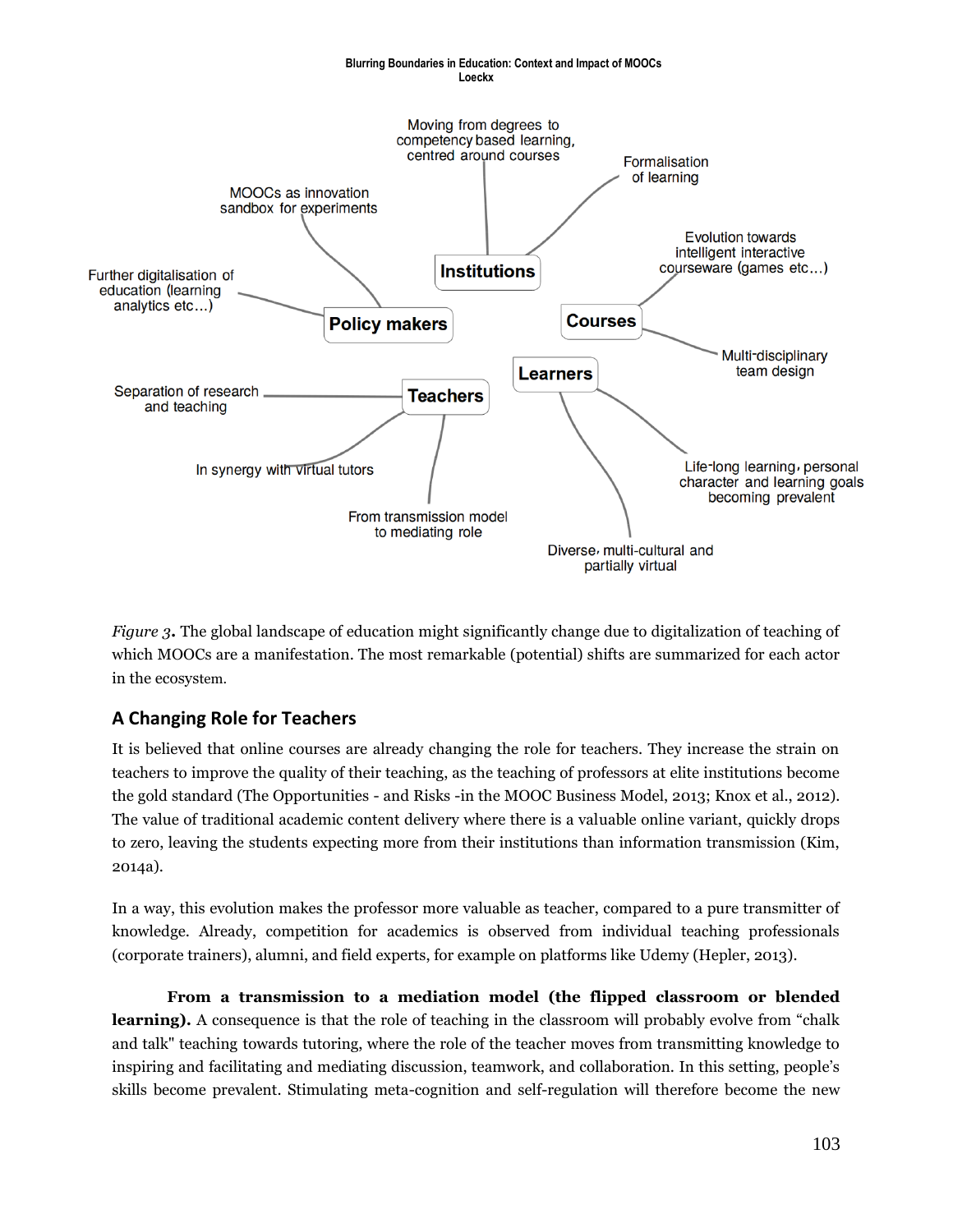focal point. Non-cognitive skills (building attitude and character) as well as meta-cognitive strategies (reasoning about learning and what is learnt) will become essential to promote critical thinking and creativity and allow for an active interaction with the material ("Five Habits," 2014). One manifestation of this evolution is the flipped classroom in which lectures are followed at home while problems (harder than typical) are solved in group at the university, assisted and mediated by the professor (Lewis, 2012). It is interesting to note that the underlying pedagogical principles are not novel at all, but known and extensively applied in Montessori, Freinet and similar classrooms for decades (Tokoro & Steels, 2003). It seems they have finally found their way to the online learning sphere.

Possibly, MOOCs could reinvent the teacher completely, for example introducing the need for more horizontally oriented teachers: tutors that are not proficient in one specific domain, but that can accompany many courses or create a new market for traditional business training centres. This would go hand in hand with the unbundling of teaching and research, as research significantly raises the cost of teaching (Terwiesch & Ulrich, 2014).

**Formalisation of learning.** Constructing MOOCs makes professors reflect on their teaching, as they get massive feedback from forums and learn from observing themselves teach (Levander, 2014; Tamburri, 2014). Also the emergence of learning analytics (e.g., A/B testing) allows teachers to get feedback on the effectiveness of their teaching. Knowing what works and what doesn't establishes a process to improve teaching effectiveness (Lapowsky, 2014). Despite vast amounts of educational research, the praxis in the traditional classroom has remained largely based on experience and improvisation.

#### **A Global Market of Courses**

It can be argued that courses are the core atomic learning object in the MOOC ecosystem, leading to micro-credential badges. Rather than centring on degrees, professors, or institutions, MOOCs organize communities of learners and other stakeholders around a specific topic of interest. The concept of learner should thus be understood in its broad meaning of life-long learning, and comprises anyone who is interested in a specific topic, whether they are amateur, graduate student, professional, or professor.

This doesn't mean that online degrees are debarred (like the degree in Georgia University; Georgia Tech, 2014), but rather that the competition and reputation in the far future will potentially arise between courses and professors rather than degrees or institutions. Some courses will be developed over different institutions (Bruff, 2014), or by governments that fund individual MOOC projects to create online courses (Baker, 2014), not unlike research projects.

The global nature of online education allows access to niche areas that may have been hard to attain otherwise. The easy spreading and reuse of course material, however, also introduces the risk that the educational resources won't evolve over time, since the convenience of not having to hire academic personnel to teach, makes it that courses do not co-evolve with the professors who teach them (Bady, 2013). This could lead to an erosion of diversity. However, as the course offer expands, a global competition may well establish a continuous drive for improvement (Bernhard & Rothberg, 2014). Crowd sourcing of course material could provide a solution to this issue as well.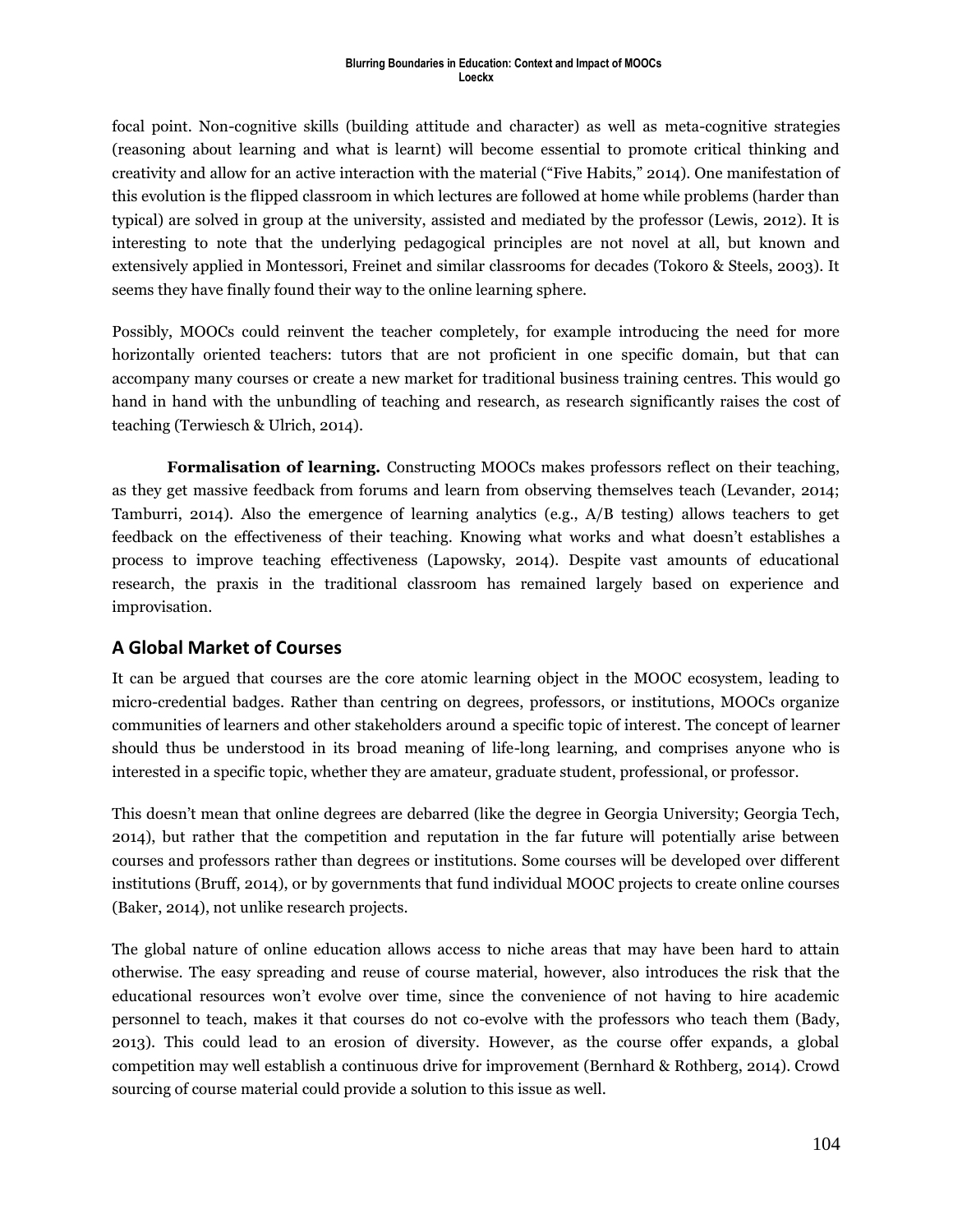#### **Course Experience Design**

**Digital born courses.** The proper design of courses is even more essential and decisive in online learning than in regular classrooms as there is no teacher to sense the needs of the students and give the necessary feedback. The higher number of students following online courses only adds to the impact of this effect and increasingly, research and MOOCs are popping up on how to create digital courses (Johnson, 2014; Guo, Kim, & Rubin, 2014; "Monter un MOOC," 2014). Many MOOCs, however, are still the online counterpart of classroom classes (Lipinski, 2014) as teachers are not sufficiently trained and still on the threshold of understanding how to design courses to fully optimize the potential of technology (Abrami et al., 2006). Research has shown that courses that are digitally born are much more effective (Ben-Naim, 2014), but until now, there were little resources or incentives to change this situation. The high drop-out rates, however, have become an important driver to abandon classical, passive, lecture-based learning.

**Agile team development of courses.** In this light, *course experience design* (CXD), a term coined by the author, embodies the design of the total virtual learning experience that entails different disciplines and requires different expertise and roles. Current MOOCs are already a mash-up of a variety of fields, including instructional design, user experience design, gamification, virtual tutoring systems, and data mining. This trend is only to continue. In a way, parallels can be drawn with software development projects, facing the same complexities and clashes between the different stake holders and experts. MOOCs also experience the same shift from a single professor creating, delivering, and assessing the effectiveness of a course towards team-based and data-centric activities (Kim, 2014b), engaging instructional designers, media professionals, data scientists (for learning analytics), test designers (for assessment), content experts, game designers, Human-Computer Interfaces (HCI) experts, instructors, researchers, and programmers.

**Adaptive learning and intelligent tutoring.** Experience with distance education teaches us that it requires "special techniques of course design, special instructional techniques, special methods of communication by electronic and other technology, as well as special organizational and administrative arrangements" (Moore & Kearsley, 1996, pp. XX). This is not different in online courses and its true power will unravel when human collaborative learning will be combined with adaptive learning and intelligent tutoring systems (ITS). This setting will offer opportunities for learning that are unprecedented: producing explanatory exercises, and providing personalized tutoring, feedback, and exploratory experimentation at a massive scale. Intelligent tutoring systems have already secretly regained popularity (though not referred to with this name), being approached from a user interface design perspective rather than computer science, as was the case in the 1980s and 1990s. Examples are technologies like Smart Sparrow, ExplainEverything!, ALEKS, and MOOCs that incorporate interactive applications, like the course Alien Worlds (Friday, 2014).

### **Blurring of Boundaries**

The effects above are rather direct and straightforward to observe. On a more abstract level, however, it is expected that the coming of MOOCs will alter well-established boundaries on different aspects of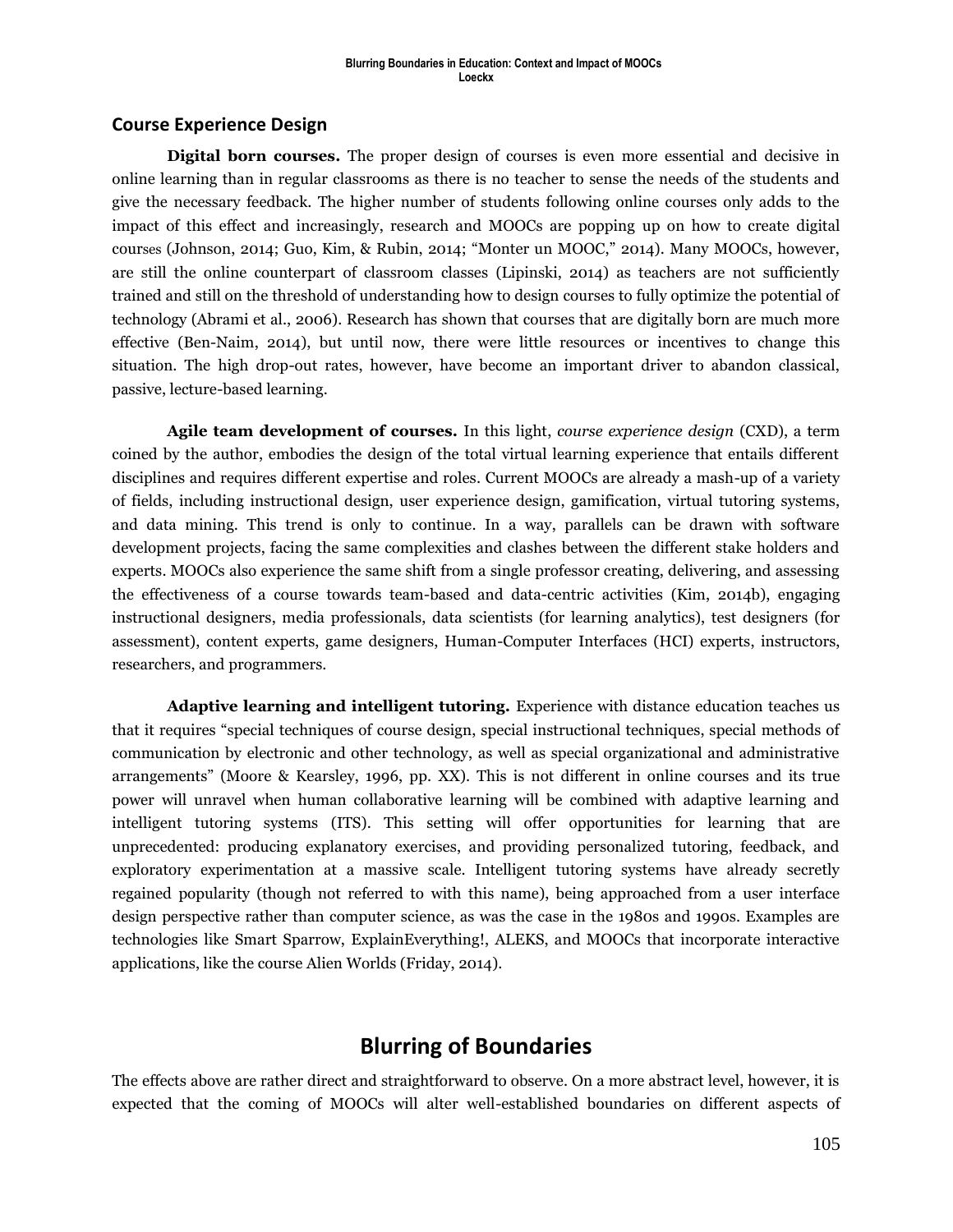education. In a utopian MOOC vision, learning will no longer occur in the context of a fixed degree and at a single university, neither will it occur only at the beginning of someone's career, but throughout its career. Courses will be offered by public as well as for-profit educational institutions, possibly collaborating. Last but not least, the concept of learner and teacher will blur as learning goals and backgrounds start to diverge and teaching will be performed not only by a classical human tutors but also by peer learners and even software. These different aspects of blurring boundaries are discussed in the next sections.

#### **Between Formal and Informal Learning**

With students residing ever more in the digital realm, it will become less clear when and where a course is taking place. Students can follow online courses at their own pace and work anywhere any time, making it fuzzier to define what a classroom is ("MIT task force," 2014). The massive scale with courses having over ten thousand participants, also blurs the personal borders of an individual as the personal bond between teacher and student gradually disappears. The same holds for the concepts of degrees and curricula. In line with life-long learning, in the future, a large part of a person's education will occur during her or his professional career, evolving towards competency-based education (Mazoué, 2014). Already, we observe the trend of companies using MOOCs to keep their employees up-to-date with the latest evolutions (Bersin, 2014; Arizona State University, 2014; Trowsdale & Marks & Spencer, 2014).

#### **Between Institutions (Multiversities)**

The walls between educational institutions are fading too. Initiatives like EdCast provide a cloud-based platform that transcends the border of institutions and courses to promote collaboration between universities, governments and corporations. A so-called *multiversity* allows students to pick a personalized curriculum and according teachers from a variety of institutions ("EdCast," 2014). A more general a trend is observed in which institutions increasingly outsource IT-sensitive and often educationally relevant processes. This practice is called business process outsourcing. We could think of universities outsourcing admissions, grants, funding, student management, and even production of online courses (Lowendahl, 2014).

#### **Between Public and For-Profit Education**

Vice versa, corporations are launching MOOCs in their particular domain of expertise and thus obscure the border between public education and corporate training (Tozzi, 2014; "Online Evolution,", 2014). Recently, discussions start to pop up about the financial independence of public universities, asking whether they should be self-sustaining and possibly even generate revenue.. Incorporating MOOCs in the standard curriculum in order to cut costs is on the agenda ("Public Universities," 2014). A milestone in this respect was "Senate Bill520" in California, USA, that Sebastian Thrun helped draft (Rivard, 2013), requiring California's universities to accept MOOCs from an approved list as course credit. Though the bill has been stalled for now, the potential impact cannot be understated, as it attributes an equal value to MOOCs as to traditional education by forcing it by law (Lewin, 2012).

Besides the fact that the proposal facilitates a direct transfer of public education to for-profit institutions (also monetary), it drastically increases the relative and perceived cost of traditional education. Indeed, to grant the same amount of credits, a purely virtual course is much cheaper than a physical one in which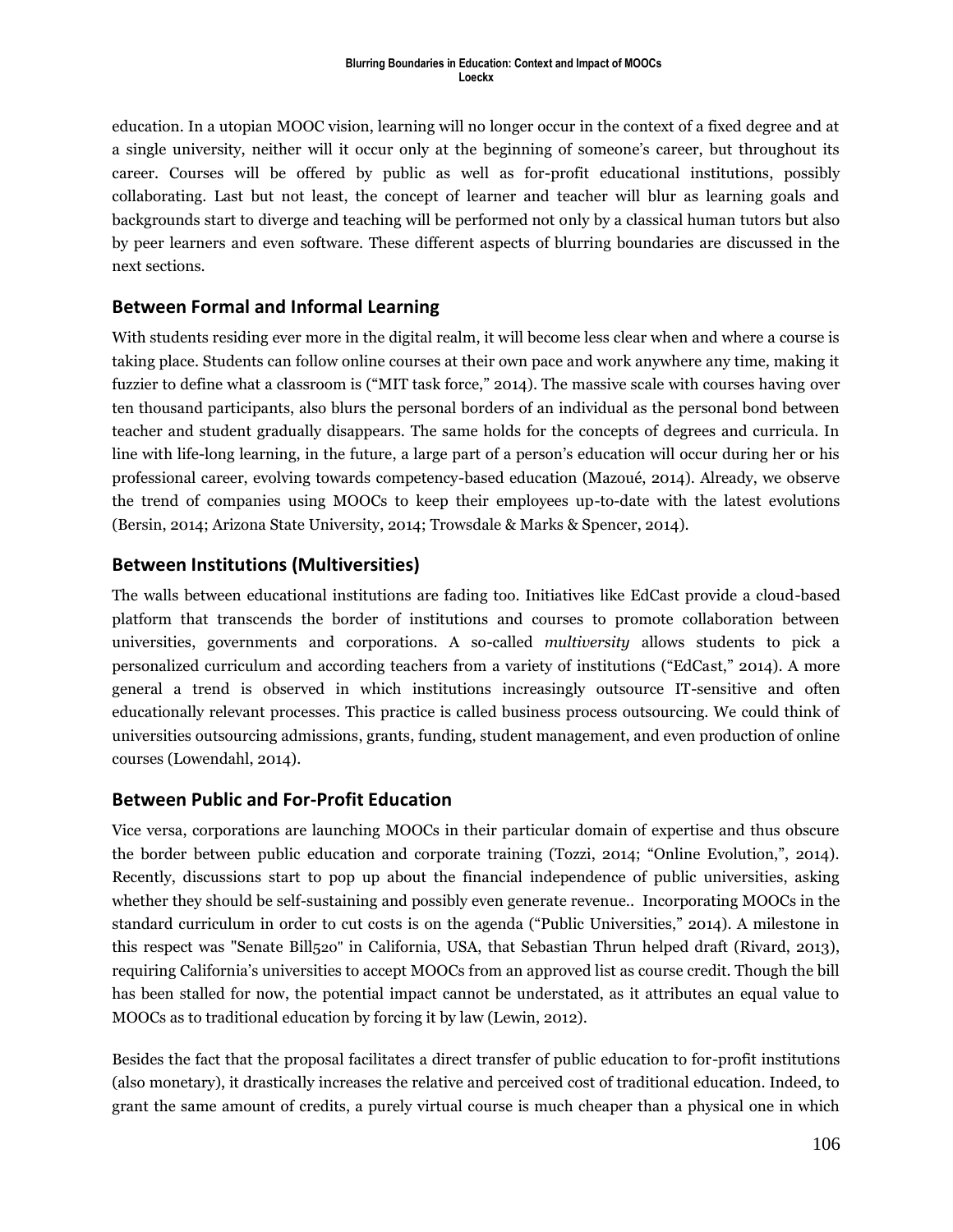you need to pay for infrastructure, supporting personnel, and teachers. Ignoring concerns about quality, why would someone pay for a teacher if the same credential could be obtained from a cheaper online course (Bady, 2013)? Also, the bill would compromise the favourable position that universities as content providers are in, as they would be required to grant credit for courses delivered by outsiders, including for-profit institutions, over which they have no control

#### **Between Teaching Practices and Software**

In a distance learning setting, course material equates to teaching and the way of delivering knowledge and skills overlaps with the course production. In addition, as computer interactivity and modality increases, learning becomes an ever more (inter)active experience and the schism between assessment, learning, and teaching becomes progressively blurred (Haber, 2014a). In this sense, MOOCs have the direct potential to replace textbooks because of their obvious advantages: online courses offer a multimedia interactive experience, with the capability of multi-modal communication. Also, content can be updated any time at no cost (Hamilton, 2014). As courses are delivered through the net, the boundary between course material and interactive, adaptive intelligent tutoring systems are fading as well (Manouselis, Drachsler, Verbert, & Duval, 2013). Furthermore, MOOCs being intrinsically participatory in design, the strict distinction between teachers and students is disappearing. One extreme is the connectionist MOOCs in which learning material is constructed collaboratively. Besides students helping each other in the forums, courses being created and delivered by students are popping up (Holoiday, 2014). Crowd sourcing initiatives like Wikipedia have shown that these aspirations are not necessarily utopian.

## **Golden Opportunities for Artificial Intelligence**

One aspect of online learning deserves special attention: the opportunities for artificial intelligence in education. Despite all the promises and expectations, the effects of computer aided instruction and virtual learning environments on learning have been rather disappointing. With exception of carefully crafted intelligent tutoring systems, no significant impact can be observed, which shows—rather painfully—that the advances in technology have not improved the effectiveness of teaching.

One of the main reasons why the huge potential of online courses is not exploited, is the tendency to think in terms of classical course-room lectures. The most interesting experiments have thus emerged by challenging the status quo by loosening the rigid control of learning outcomes and assessment criteria, shifting from content delivery to a learning process, experimenting with alternative assessment methods, games, and so forth (Knox et al., 2012).

The omnipresence and advancement of information technology and the hype for MOOCs seem to have created a new momentum for online learning. Indeed, Web technology has advanced to the stage that complex applications can run in the browser (for example, Office 365), while digital devices and social networks like Facebook have become an integral part of our lives. So, though online learning itself is not new, the current evolutions have brought this form of learning closer to our everyday life, making it more accepted and accessible.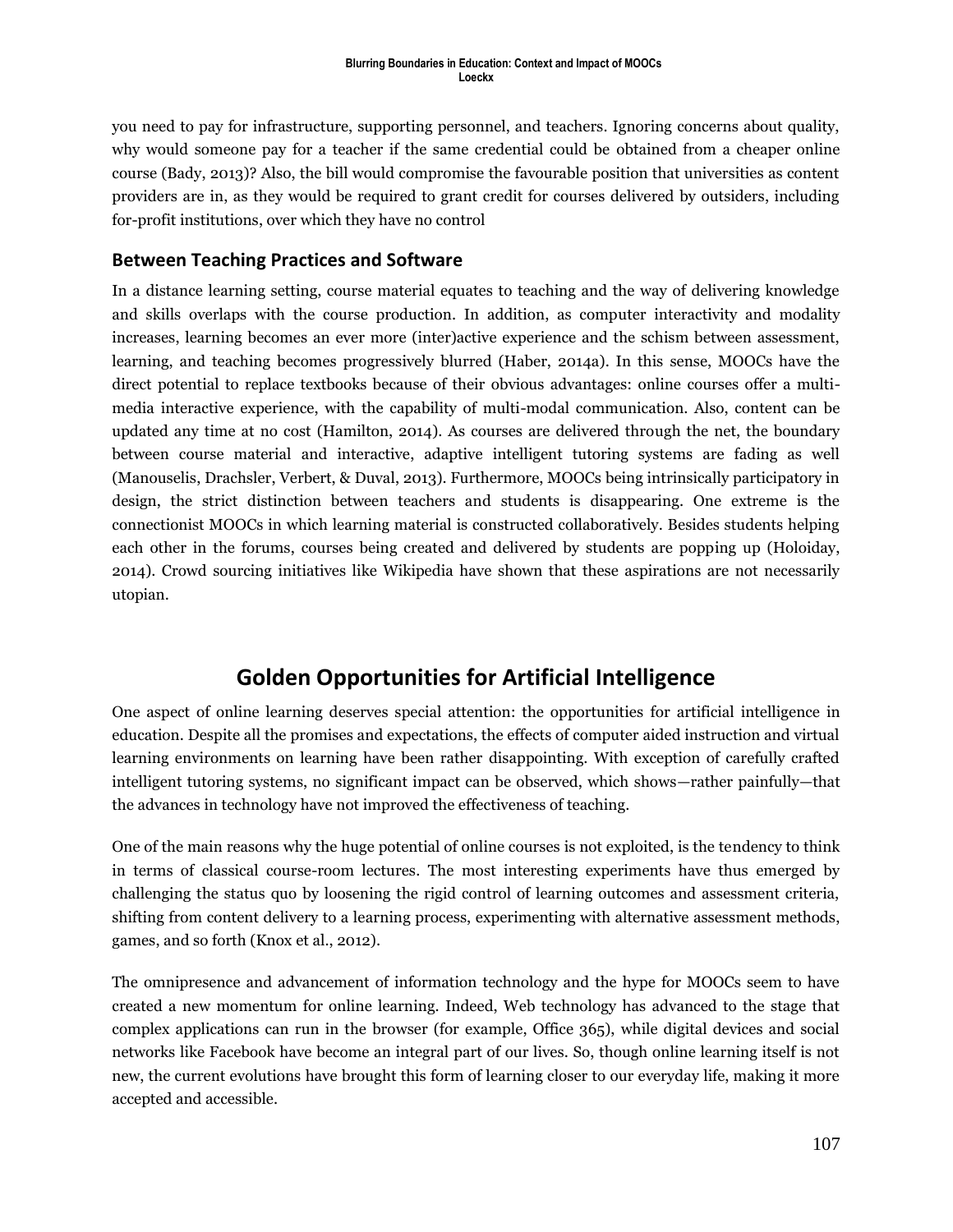#### **Digitalization of Education**

Despite the fact that a lot of educators are still not comfortable with technology, a further digitalization of education is observed. Surveys among universities have shown that the importance of online education in their long-term strategy has been increasing slowly but steadily (Allen & Seaman, 2014). The Chief Information Officer of educational institutions will thus become a more central person for learning, and IT in general of higher strategic importance for the institution (Lowendahl, 2014).

**Educational data mining.** The emergence of fields like educational data mining (EDM) shows a similar trend ("Educational Data Mining," 2014). EDM aims to apply data mining techniques in order to better understand learning. Its applications range from analysis and visualization of data, providing feedback to instructors and course designers (when do students login, what topics do they visit the most, what patterns can be identified), making recommendations to students (for example of related content to explore), predicting student performance, student modelling, and much more (Romero & Ventura, 2010). LearnSphere, an online database aimed at collecting information on learning, is another attempt to consolidate the knowledge on learning and unlock its potential to create better online courses (Lynch, 2014a). Similarly, data scientists will have a seat at the table when designing courses, for example to translate learning hypotheses into measurable quantities (Kim, 2014b). Studies start to arise that empower MOOC platforms to gauge the knowledge and competences of students and their capacity to learn (Fisher, Anderson, Peng, & Leek, 2014).

**Proliferation of technology**. In the everyday life at a university, technology becomes more overt as well. After the computerization of the back end infrastructure and learning management systems like Moodle or Blackboard to streamline the communication between schools and students, the core activities of teachers and learners start to involve more technologies as well. Wikipedia has become an indispensable tool for students, and teachers already use E-textbooks and specialized apps like ExplainEverything! to create animations to explain certain concepts (Gonczarek & Sliwinski, 2014). Universities start to use campus apps store with a collection of applications connected to the university and courses, possibly in combination with a smart educational dashboard on a tablet. For more information about educational technology, take note of the "Hype Cycle for Education," maintained by The University of Minnesota, that serves an overview of technologies, their current maturity and expected time frame for mainstream adoption (Hype Cycle for Education, 2014). Worries about privacy issues following the ever increasing tracking of students, evidence the same evolution (Caitlin, 201).

#### **Adaptive Learning and Creativity**

The commonly used behaviourist approaches are not particularly well suited to foster creativity and critical thinking. Yet, creativity—diminishing since the 1960s (Kyung, 2011)—is considered as the most crucial factor for future success and innovation, according to a survey of IBM ("IBM 2010," 2010). Though teamwork and collaboration can stimulate creativity (John-Steiner, 2006), more attention should be paid, for example, to using exploratory interactive learning environments.

**A personal learning experience.** One of the keys to improve online learning is to create a personal learning experience (Tokoro & Steels, 2003), in which teaching is adapted to each student. The concept is often referred to as *adaptive learning* ("Google to Sponsor," 2014) and currently is barely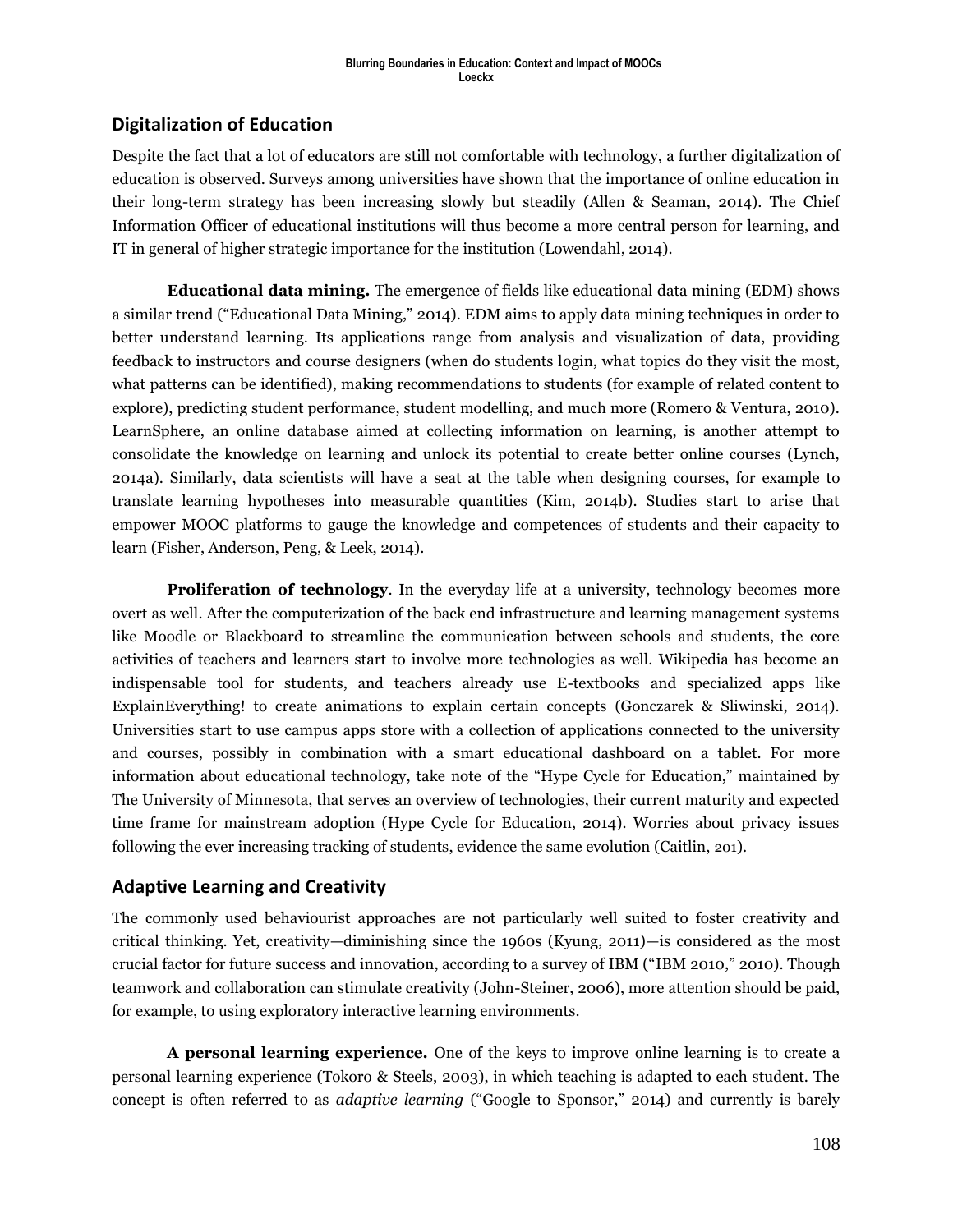present in MOOCs. Nevertheless, Benjamin Bloom observed that less instructional variation between students resulted in greater disparity in learning outcomes (Bloom, 1968). Providing a personal experience to a hundred thousand students with different learning goals and backgrounds is one of the future challenges (Lewin, 2013).

**Gamification.** A different approach to online learning is gamification. Teachers have been using games for years in their classes: a recent survey unveils that 74% of teachers in the USA use games and 73% of them use games at least once a week (Jhee, 2014). Gamification and serious games, the use of concepts and techniques from games outside the entertainment business, are being explored (Obama, 2011). One recent example is MineCraftEDU, reaching about 250,000 students (Waxman, 2012), where students can learn about history in a virtual world representing ancient societies, and where they can meet famous historical figures and embark on quests to learn about these fascinating cultures, explore genetics in real-time interactively (Kahn, 2013), simulate social conflicts, or get insight into the spread of epidemics through a simulator game (Brown, 2014).

## **Conclusions**

The changing societal context has shaped new opportunities and expectations for education. To cope with the exploding demand for higher education, four universities with a capacity of 30,000 students each should be built, according to UNESCO (Stamenka, 2010). The generation of digital natives, in perfect comfort with new technologies like social media, mobile devices, cloud computing, and big data, find their style of living in deep conflict with the archaic prevalent way of teaching. And learners will become older and have different cultural backgrounds. Unfortunately, the lack of personalization and creativity turns too many students away from traditional learning environments.

The ultimate ambition of MOOCs is to bridge this gap and to provide cheap and democratic education to the masses. There are still some important barriers, however, towards this goal and the debate on MOOCs in the blogosphere and specialized press, centres around seven topics of discussion: (a) the high drop-out rate of students; (b) the business model of education (traditional and online); (c) the differences compared to face-to-face teaching; (d) the openness with respect reuse and redistribution; (e) the need for new pedagogies, metrics and methodologies, adapted to the massive scale; (f) whether MOOCs will lead to democratization or elitism; and (g) whether MOOCs mean the end of classical education.

Despite all the fuss, Massive Online Open Courses already seem to be changing the global landscape of education in important ways. This new evolution in computerized learning may have a significant organizational impact on institutions due to changed roles and economics of degrees, courses, and teaching:

 First, the role of teachers is slowly changing. Increasing research on how students to learn is fed back to teaching and the feedback process is closed by measuring the impact of teaching decisions on learning in MOOCs. It is already observed that the role of teachers evolves from transmission of knowledge to facilitating discussions and promoting non-cognitive and meta-cognitive skills (the flipped classroom).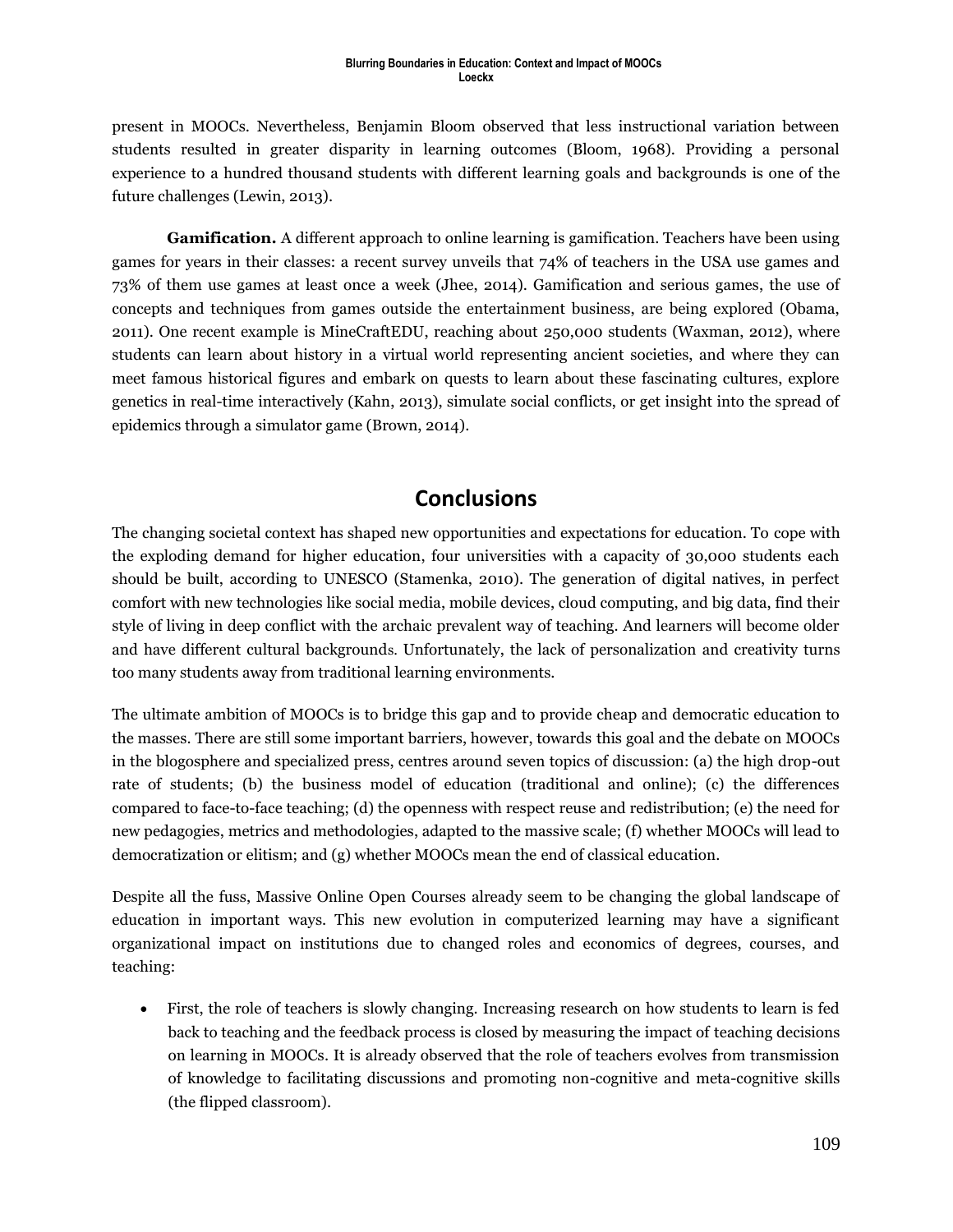- We're heading towards a system of micro-credentials. The concept of the degree becomes slowly outdated as learning becomes more and more individual and competency-driven microcredentials. The core atomic learning object in MOOCs are courses, which are increasingly digitalborn. As students are no longer associated to a single degree or institution, the mobility of students and teachers is increasing, potentially leading to global communities of learners and teachers.
- A new discipline is emerging, coined Course Experience Design. Developing online courses are decisive in the success of learning, and is becoming increasingly complex. A shift towards team development and multi-disciplinary design (not unlike software development projects) is observed, involving field experts, instructional designers, data scientists, game designers, researchers, and programmers.
- Boundaries are blurring. A striking consequence of MOOCs is the fading of established boundaries on many different plans. The distinction between formal and informal learning, between public and for-profit education, and between teachers and learners is slowly fading. Also, the bounds of teaching are evolving: educational games, videos, and exercises are part of teaching in a distance learning setting.
- A revival of computers for learning is arriving. The omnipresence of advancement of information technology, in particular due to the Web, seems to have created a new momentum for online learning. Digitalization of education and using ICT to support it, continues, moving from the domain of virtual learning environments like Moodle, to the domain of learning, creating new research fields like educational data mining. Also, the use of technology is further progressing, evidence by e-textbooks, campus apps stores an education tablets. Lastly, the massive scale of MOOCs have urged the need for adaptive personalized learning experiences. Intelligent tutoring systems and gamification may provide the missing link.

MOOCs offer huge opportunities to reshape the educational industry, but these are not for free. Producing a high-quality digital-born course requires a multi-disciplinary team and a lot of planning. However, once constructed, its reach is much higher than traditional lecture-based teaching and the danger of disruptive innovation lurks. A lot of disciplines (maths, history, languages etc.) appeal to millions of learners worldwide and a more intensive reuse of educational resources is desirable. The global debate on education unleashed by MOOCs and the corresponding atmosphere of innovation and experimentation should be welcomed and may provide the necessary momentum to finally push online and digital learning over the tipping point.

## References

Abrami, P.C., Bernard, R., Wade, A., Schmid, R. F., Borokhovski, E., Tamin, R., ... Peretiatkowicz, A. (2006). A review of e-learning in Canada: A rough sketch of the evidence, gaps and promising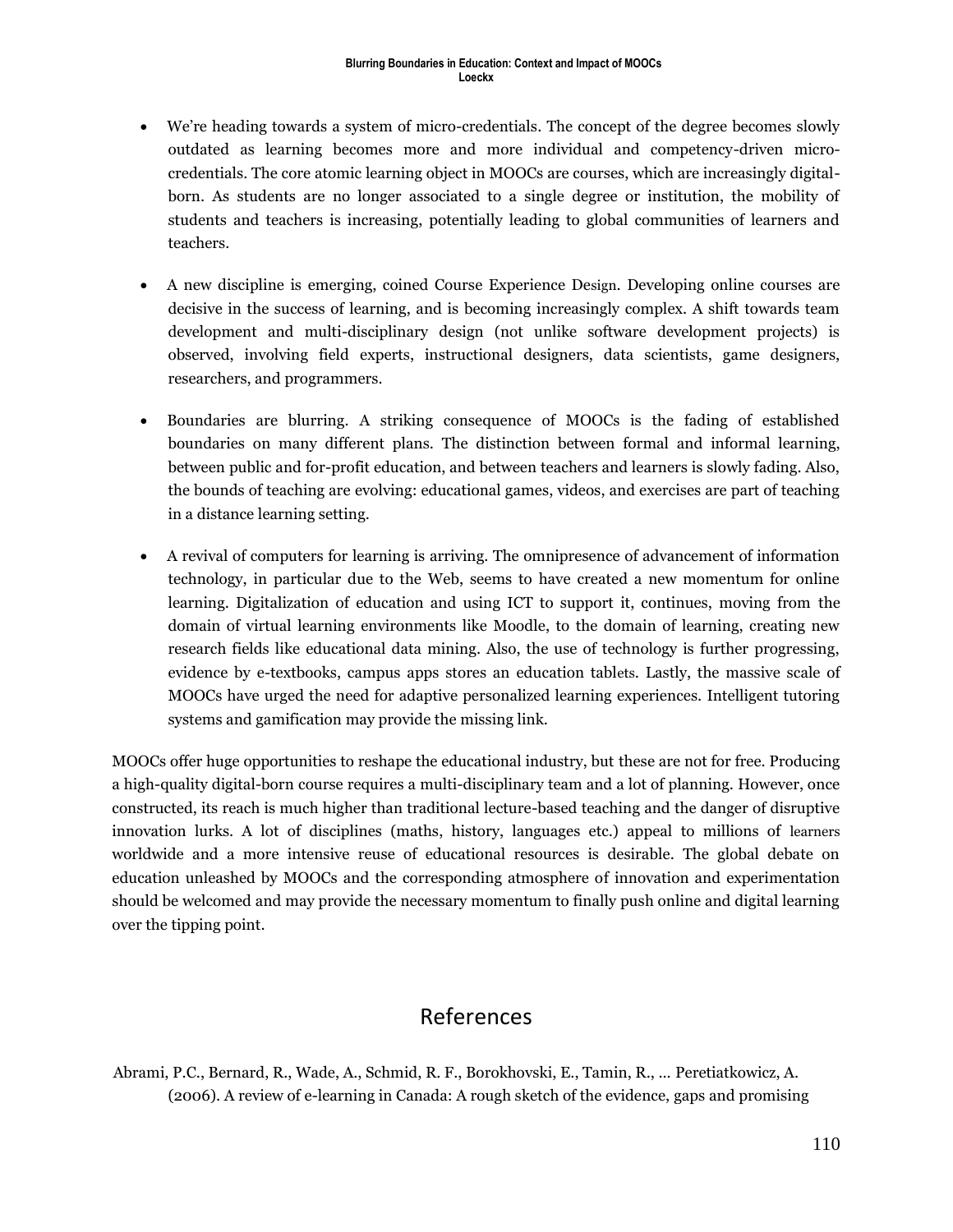directions. *Canadian Journal of Learning and Technology/La revue canadienne de l'apprentissage et de la technologie, 32*(3). Retrieved from http://www.cjlt.ca/index.php/cjlt/article/view/27.

- ACE Alternative Credit Project to Increase Attainment Levels for Nontraditional Learners with Some College, No Degree. (2014, September 10). Retrieved from http://www.acenet.edu/newsroom/Pages/ACE-Alternative-Credit-Project-to-Increase-Attainment-Levels-for-Nontraditional-Learners-With-Some-College-No-Degree.aspx.
- Alcorn, B., Christensen, G., & Emanel, E. (2014, August 13). The real value of online education [Blog post]. Retrieved from http://www.theatlantic.com/magazine/archive/2014/09/the-real-value-ofonlineeducation/375561/.
- Allen, E., & Seaman J. (2013, January). Changing course [Blog post], *Babson survey research group and quahog research grou*p*.* Retrieved from [http://www.onlinelearningsurvey.com/reports/changingcourse.pdf.](http://www.onlinelearningsurvey.com/reports/changingcourse.pdf)
- Allen, E., & Seaman, J. (2014, January). Grade change [Technical Report]. *Newburyport, Massachusetts: Sloan Consortium.* Retrieved from http://www.onlinelearningsurvey.com/reports/gradechange.pdf.
- Aoun, J.E., Bustamante, B., Cowen, S. S., Crow, M. M., Ebersole, J. F., Khator, R. , … Thor, L. M. (2013). Beyond the inflection point: Reimagining business models for higher education [Tech. Rep.]. *American Council on Education.* Retrieved from http://www.acenet.edu/newsroom/Documents/Beyond-the-Inflection-Point-Reimagining-Business-Models-for-Higher-Education.pdf.
- Arizona State University. (2014, June 15). Starbucks, ASU team up for employee education program [News article]. Retrieved from https://asunews.asu.edu/20140615-starbucks-asu-partnership.
- Arnett, T. (2014, January 6). Why disruptive innovation matters to education [Blog post] . Retrieved from http://www.christenseninstitute.org/why-disruptive-innovation-matters-toeducation/.
- Bady, A. (2013, May 15). The MOOC moment and the end of reform [News article]. Retrieved from http://thenewinquiry.com/blogs/zunguzungu/the-mooc-moment-and-theend-of-reform/.
- Baer, J. (2003). Grouping and achievement in cooperative learning. *College Teaching*, *51*(4), 169–175.
- Baker, D. (2014, November 19). Tech city UK launches free digital business academy [Blog post]. Retrieved from http://techcitynews.com/2014/11/19/tech-city-uk-digitalbusiness-academy/.
- Bates, T. (2012, August 5). What's right and what's wrong about Coursera-style MOOCs [Blog post]. Retrieved from http://www.tonybates.ca/2012/08/05/whats-right-and-whats-wrongaboutcoursera-style-moocs/.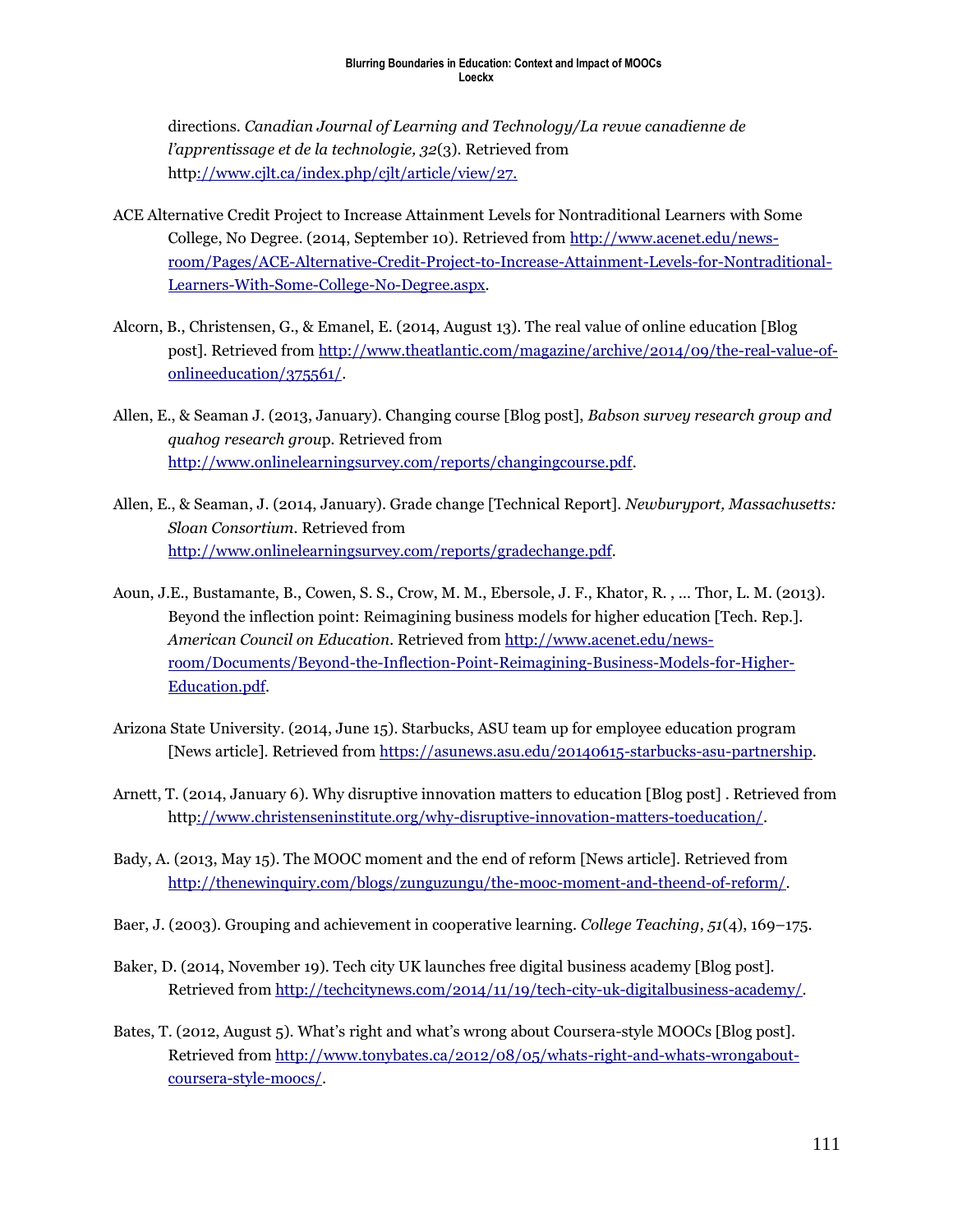- Ben-Naim, D. (2014, August 21). The MOOC completion conundrum: Can 'born digital' fix online education? [Blog post] Retrieved from http://innovationinsights.wired.com/insights/2014/08/mooc-completionconundrum-can-borndigital-fix-online-education/.
- Bernhard, M., & Rothberg, M. (2014, September 26). Amidst competition, HarvardX turns to new marketing strategies [article]. Retrieved from http://www.thecrimson.com/article/2014/9/26/HarvardX-new-marketing-MOOCS/.
- Bloom, B.S. (1968). Learning for mastery. *Evaluation Comment, 1*(2), 1–11. Retrieved from http://programs.honolulu.hawaii.edu/intranet/sites/programs.honolulu.hawaii.edu.intranet/file s/upstfstudent-success-bloom-1968.pdf.
- Borden, J. (2014, August 26). MOOCs are dead Long live the MOOC [Article]. *Wired Magazine*. Retrieved from http://www.wired.com/2014/08/moocs-are-dead-long-live-the-mooc/.
- Brindaalakshmi, K. (2014, August 23). Indian govt launches open repository for school education [Article]. http://www.medianama.com/2013/08/223-indian-govtlaunches-open-repository-forschool-education/.
- Brooks, D. (2012, May 3). The campus tsunami [Article]. *The New York Time*s. Retrieved from http://www.nytimes.com/2012/05/04/opinion/brooks-the-campustsunami.html?R=0
- Brown, A. (2014, September 24). Moocdemic starts spreading [Article]. *Examine*r*.* Retrieved from http://www.examiner.com/article/moocdemic-starts-spreading-september-29th.
- Bruff, D. (2014, August 28). MOOC-Supported Learning Communities for FutureSTEM Faculty [Blog post]. Retrieved from http://derekbruff.org/?p=2938.
- Button, K. (2014, November 18). U of OK for-credit courses offered as MOOCs [Article]. Retrieved from http://www.educationdive.com/news/u-of-ok-for-credit-coursesoffered-as-moocs/334229/.
- Caitlin, E. (2014, November 29). Online education run amok? [Article]. Retrieved from http://www.politico.com/story/2014/11/online-education-run-amok-113208.htm
- Cannell, P. (2014, December 3). Digital learning revolution underway [Blog post]. Retrieved from http://www.scotsman.com/news/digital-learning-revolution-underway-1-3617060.
- Carmichael, R. (2014, November 18). 'Ivory Tower' explores higher education crisis on CNN [Blog post]. Retrieved from http://clatl.com/freshloaf/archives/2014/11/18/ivory-towerexplores-highereducation-crisis-on-cnn.
- Carnoy, M. (1974). *Education as cultural imperialism.* New York, NY: McKay.
- Chafkin, M. (2013, 12). Udacity's Sebastian Thurn, Godfather of free online education, changes course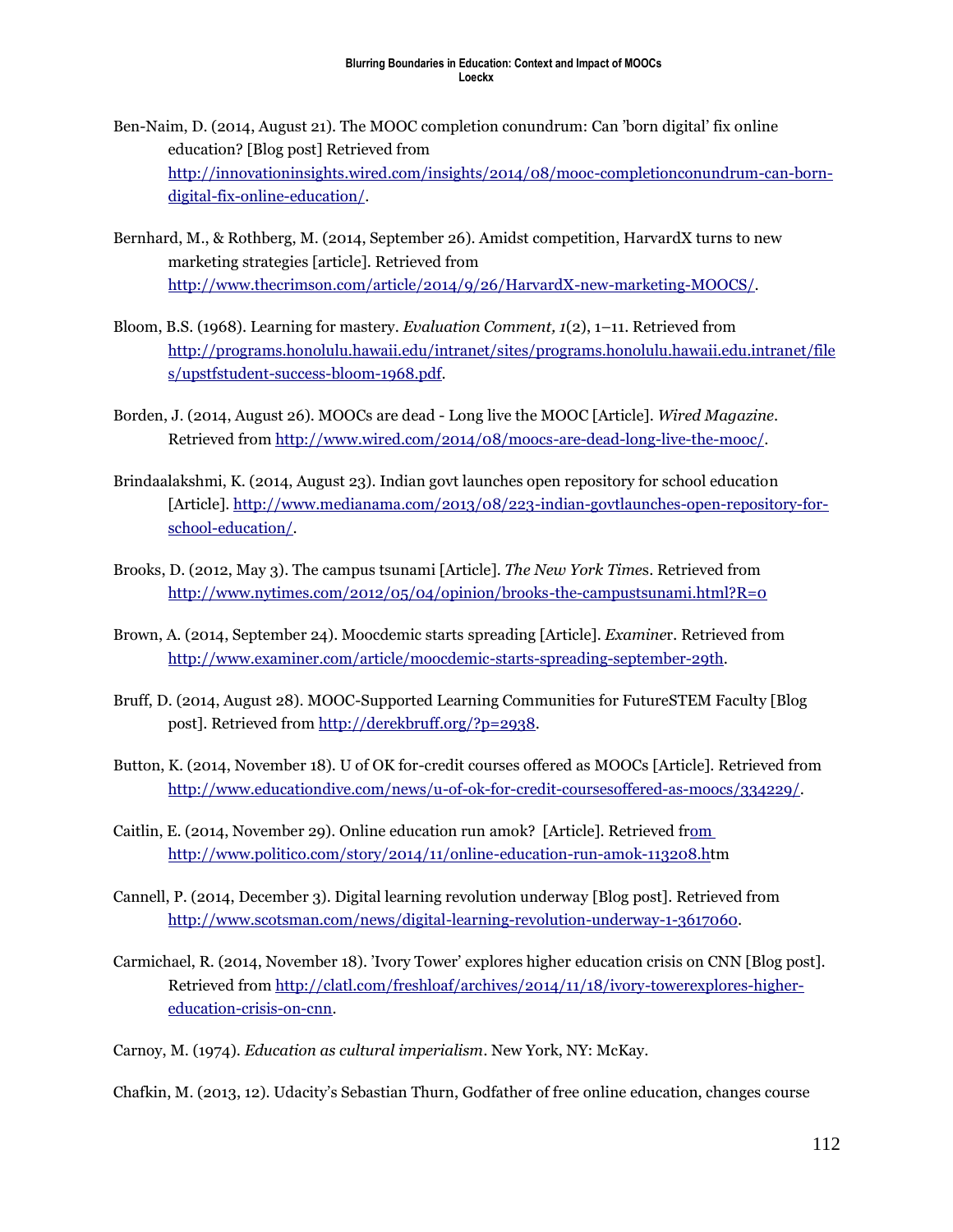[Blog post]. Retrieved from http://www.fastcompany.com/3021473/udacity-sebastian-thrunuphill-climb.

Chattopadhyay, S. (2014, October 20). MOOCs: Forging diversity and innovation [Article]. Retrieved from http://www.business-standard.com/article/management/moocs-forgingdiversity-andinnovation-114101900686\_1.html.

Christensen, C. M. (2013). *The Innovator's Dilemma*. Brighton, MA: Harvard Business Publishing.

- Creative Destruction. (2014, June 28th). *London, UK: The Economist*. Retrieved from [http://www.economist.com/news/leaders/21605906-cost-crisis-changing-labour-markets-and](http://www.economist.com/news/leaders/21605906-cost-crisis-changing-labour-markets-and-new-technology-will-turn-old-institution-its)[new-technology-will-turn-old-institution-its](http://www.economist.com/news/leaders/21605906-cost-crisis-changing-labour-markets-and-new-technology-will-turn-old-institution-its)*.*
- Cuban, L. & Cuban, L. (2009). *Oversold and underused: Computers in the classroom.* Cambridge, MA: Harvard University Press.
- Davidson, C. N. and Goldberg, D. T. (2009). *The future of learning institutions in a digital age*. Cambridge, MA: MIT Press*.*

Designing the future(s) of the University. (2014). Retrieved from https://futures.georgetown.edu/.

- Dodd, T. (2014b, October 6). Top MOOC provider edX no longer free for all [article]. *Financial Revie*w*.* http://www.afr.com/p/national/education/top\_mooc\_provider\_edx\_no\_longer\_FooMSmV3Ld SQHYGKND4LoI.
- Duneier, M. (2012, September 3). Teaching to the world from central New Jersey [News article]. *The Chronicle of Higher Education.* Retrieved from http://chronicle.com/article/Teaching-tothe-World-From/134068/.
- EdCast. (2014). Retrieved from http://www.edcast.com/corp/about\_us.

Educational Data Mining. (2014). Retrieved from [http://en.wikipedia.org/wiki/Educational data mining.](http://en.wikipedia.org/wiki/Educational%20data%20mining)

- Fisher, A., Anderson, G. B., Peng, R. & Leek, J. (2014, October 16). A randomized trial in a massive online open course shows people don't know what a statistically significant relationship looks like, but they can learn [article]. *Peer*J *.* Retrieved from https://peerj.com/articles/589/.
- Five Habits of Highly Creative Teachers [web page]. (2014). Retrieved from https://www.canvas.net/courses/five-habits-of-highly-creative-teachers.
- Foucault, M. (1980). *Power/knowledge: Selected interviews and other writings, 1972-1977.* New York, NY: Random House LLC.
- Friday, L. (2014, October 29). MOOC explores alien worlds [news article]. Retrieved from http://www.bu.edu/today/2014/mooc-explores-alien-worlds/.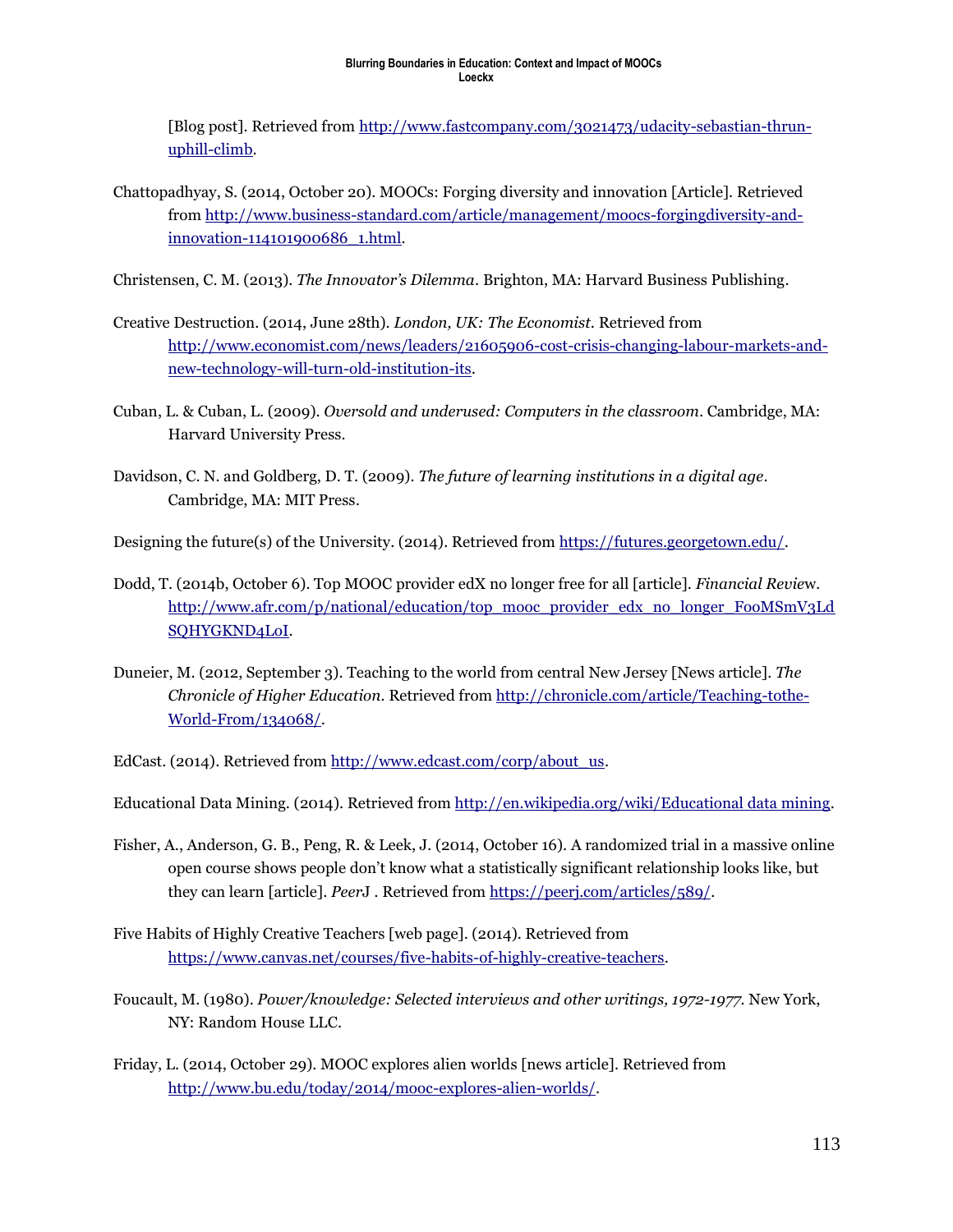- Friedman, T L. (2013, January 26). Revolution hits the universities [news article]. *New York Times.* Retrieved from http://www.nytimes.com/2013/01/27/opinion/sunday/friedmanrevolution-hitsthe-universities.html.
- Gartner Identifies the Top 10 Strategic Technology Trends for 2015 [article]. (2015, October 8). Retrieved from <http://www.gartner.com/newsroom/id/2867917>
- Online Master of Science in Computer Science. (2014), *Georgia Tech, College of Computing*. Retrieved from<http://www.omscs.gatech.edu/>
- Global key trends 2020 [report]. (2015). Retrieved from http://globalinfluences.com/social/communication-nation/technology-trends-2020/
- Godin, S. (2012). *Stop Stealing Dreams: (What is School For?).* Retrieved from <http://www.sethgodin.com/sg/docs/stopstealingdreamsscreen.pdf>
- Gonczarek, B., & Sliwinski, P. (2014). Explain Everything Collaborative Whiteboard [website].Retrieved from http://www.morriscooke.com/?p=134.
- Google To Sponsor MOOC Research. (2014, August). Retrieved from http://www.cmu.edu/homepage/computing/2014/summer/google-to-sponsormoocresearch.shtml.
- Goul, M. (2013, July 20). What lurks beneath the tip of the MOOC iceberg? [Blog post] Retrieved from http://knowwpcarey.com/article.cfm?aid=1425.
- Grainger, B. (2013). Massive open online course (mooc) report [Tech. Rep.]. *University of Londo*n*.*
- Guo, P. J and Kim, J., & Rubin, R. (2014). How video production affects student engagement: An empirical study of MOOC videos [article]. In *Proceedings of the first ACM conference on Learning@ scale conference, Atlanta, USA*, p. 41–50.
- Haber, J. (2014a, October 1). My Harvard Embed [Blog post]. *Inside Higher Ed.* Retrieved from https://www.insidehighered.com/blogs/higher-ed-beta/my-harvard-embed.
- Haber, J. (2014b, November 13). Some thoughts on a snapshot of conventional wisdom [Blog post]. *Inside Higher Ed.* Retrieved from https://www.insidehighered.com/blogs/higher-edbeta/somethoughts-snapshot-conventional-wisdom.
- Haber, J. (2014c, September 2014). *MOOCs*. Cambridge, MA: MIT Press.
- Habib, A., & Woods, C. (2014, September 19). MOOCs Panacea or benevolent curse? [Blog post] *University World News*. Retrieved from http://www.universityworldnews.com/article.php?story=20140916135824683.

Haggard, S. (2013). The maturing of the MOOC [Research paper]. *Department for Business Innovation &*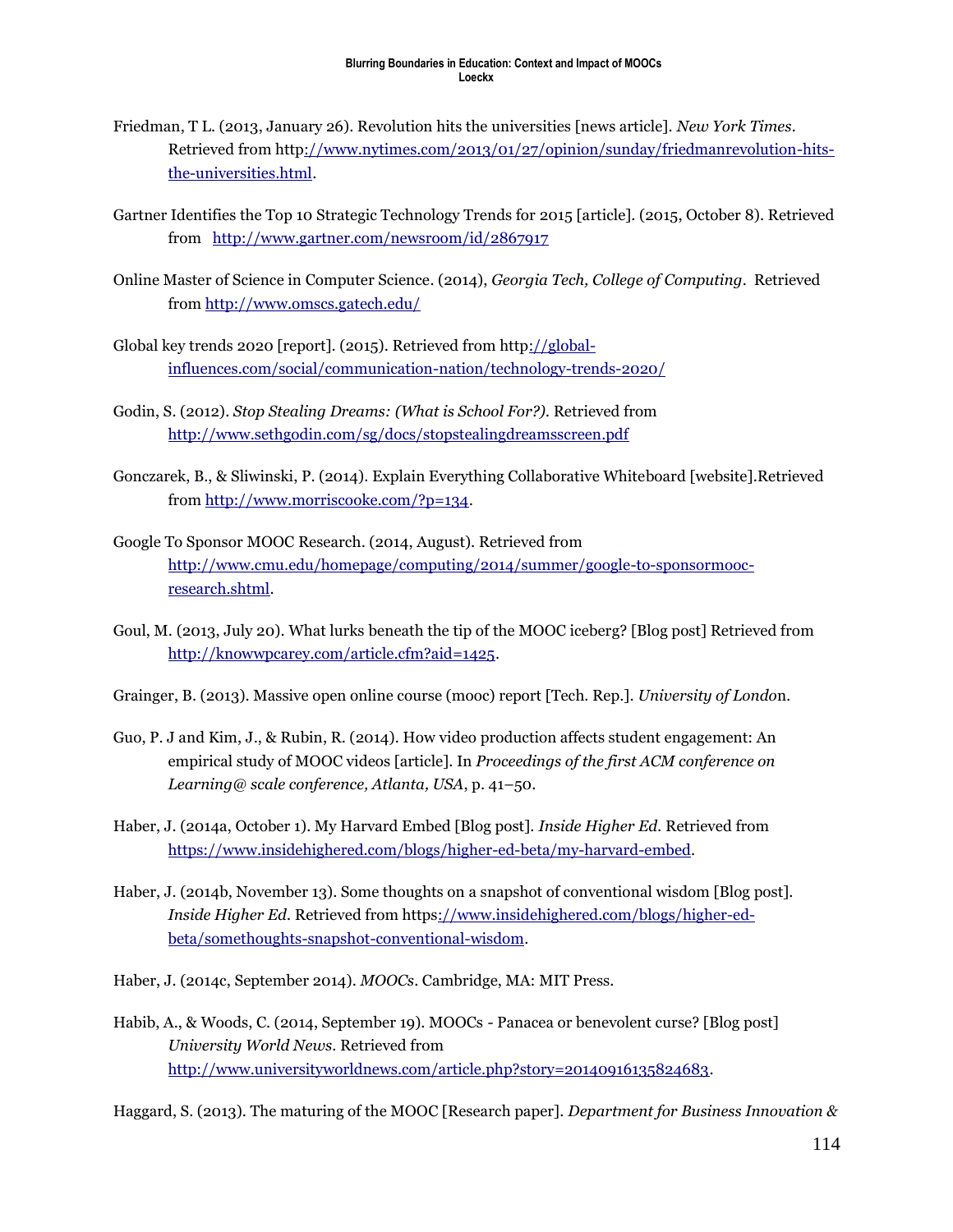*Skill*s, 1 Victoria Street, London SW1H 0ET, Retrieved from [https://www.gov.uk/government/uploads/system/uploads/attachment\\_data/file/240193/13-](https://www.gov.uk/government/uploads/system/uploads/attachment_data/file/240193/13-1173-maturing-of-the-mooc.pdf) [1173-maturing-of-the-mooc.pdf](https://www.gov.uk/government/uploads/system/uploads/attachment_data/file/240193/13-1173-maturing-of-the-mooc.pdf)

- Hamilton, R. (2014, October 17). Universities rethinking their use of massive online courses [News article]. *The New York Time*s*.* Retrieved from http://www.nytimes.com/2014/10/17/us/universities-rethinking-their-use-ofmassive-onlinecourses.html.
- Hanban. (2014, August 14). Chinese courses available on MOOC platforms [News article]. Retrieved from http://english.hanban.org/article/2014-08/14/content\_547884.htm.
- Hattie, J. (2013). *Visible learning: A synthesis of over 800 meta-analyses relating to achievement*. New York, NY: Routledge.
- Hepler, L. (2013, November 29). Can online education grow up? [Blog post] Retrieved from http://www.bizjournals.com/sanjose/print-edition/2013/11/29/can-onlineeducation-growup.html.
- Hollands, F. M., & Tirthali, D. (2014, May). MOOCs: Expectations and reality [Tech. Rep.]. *Center for Benefit-Cost Studies of Education, Teachers College, Columbia University.* Retrieved from http://www.academicpartnerships.com/sites/default/files/MOOCs\_Expectations\_and\_Reality.p df.
- Holoiday, L. (2014, October 14). Edmonton youth design online coding course for latest University of Alberta MOOC [News article]. *Metro news.* Retrieved from http://metronews.ca/news/edmonton/1183150/edmonton-youth-design-onlinecoding-coursefor-latest-university-of-alberta-mooc/.

Hype Cycle for Education. (2014). Retrieved fro[m https://hypecycle.umn.edu/.](https://hypecycle.umn.edu/)

- IBM 2010 Global CEO Study: Creativity Selected as Most Crucial Factor for Future Success [Report] (2010, May 18). Retrieved from [http://www-03.ibm.com/press/us/en/pressrelease/31670.wss.](http://www-03.ibm.com/press/us/en/pressrelease/31670.wss)
- Jenkins, H. P. I. (2009). Confronting the challenges of participatory culture [report]. Cambridge, Massachusetts: *MIT Press.* Retrieved from https://mitpress.mit.edu/sites/default/files/titles/free\_download/9780262513623\_Confronting \_the\_Challenges.pdf.
- Jhee, C. (2014, June 9). Digital games in the classroom: A national survey [blog post]. Retrieved from http://www.joanganzcooneycenter.org/2014/06/09/digital-games-in-theclassroom-a-nationalsurvey/.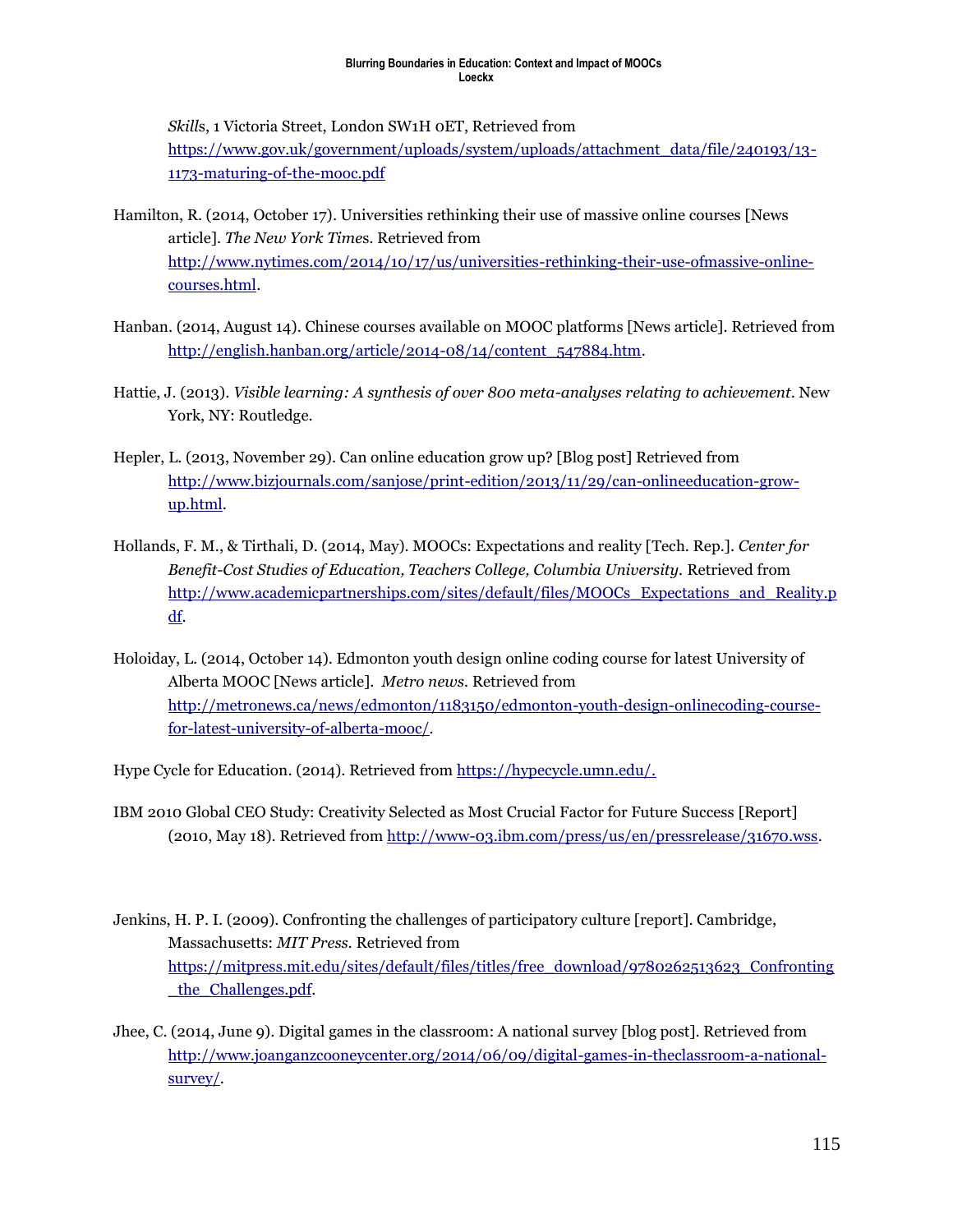- John-Steiner, V. (2006). *Creative collaboration.* Oxford, UK: Oxford University Press. Retrieved from http://books.google.be/books?id=KQnPZ2fIUkUC.
- Johnson, M. E. (2014, August 29). Flip your classroom and your attitude [News article]. Retrieved from http://www.pbs.org/mediashift/2014/08/flip-your-classroom-and-your-attitude/.
- Josh B. (2014, February 4). Spending on corporate training soars: Employee capabilities now a priority [Blog post]. *Forbe*s*.* Retrieved from http://www.forbes.com/sites/joshbersin/2014/02/04/therecovery-arrivescorporate-training-spend-skyrockets/.
- Kahn, B. (2013, April 8). Genetics in minecraft: Wool, mendel and brownies [Blog post]. Retrieved from http://www.middleschoolminecraft.com/2013/04/08/genetics-in-minecraftwool-mendel-andbrownies/.
- Kay, J., Reimann, P., Diebold, E., & Kummerfeld, B. (2013). MOOCs: So many learners, so much potential [article]. *IEEE Intelligent Systems*, *3,* 70–77.
- Kim, J. (2014a, January 23). 6 big takeaways from the EdX global forum [Blog post]. *Inside Higher E*d*.*  Retrieved from https://www.insidehighered.com/blogs/technology-and-learning/6 bigtakeaways-edx-global-forum.
- Kim, J. (2014b, August 17). Here come the data scientists [Blog post]. *Inside Higher E*d*.* Retrieved from https://www.insidehighered.com/blogs/technology-and-learning/here-comedata-scientists.
- Kizilcec, R., Piech, C., & Schneider, E. (2013). Deconstructing disengagement: Analyzing learner subpopulations in massive open online courses [article]. In *Proceedings of the Third International Conference on Learning Analytics and Knowledg*e (pp. 170–179), Leuven, Belgium.
- Knox, J., Bayne, S., MacLeod, H., Ross, J., & Sinclair, C. (2012, August 8). MOOC pedagogy: The challenges of developing for Coursera [Blog post]. Retrieved from https://newsletter.alt.ac.uk/2012/08/mooc-pedagogy-the-challengesof-developing-forcoursera/.
- Koller, D. (2012). What we're learning from online education [presentation]. *TED Tal*k, Retrieved https://www.ted.com/talks/daphne\_koller\_what\_we\_re\_learning\_from\_online\_education?lang uage=nl
- KVAB: Final conference on blended learning [website]. (2014, November 19). Retrieved from http://www.kvab.be/denkersprogramma/conference-blended-learning.aspx
- Kyung H. K. (2011). The creativity crisis: The decrease in creative thinking scores on the torrance tests of creative thinking [article]. *Creativity Research Journal*, *23*(4), 285-295. Abingdon, UK: Taylor & Francis. Retrieved from http://dx.doi.org/10.1080/10400419.2011.627805.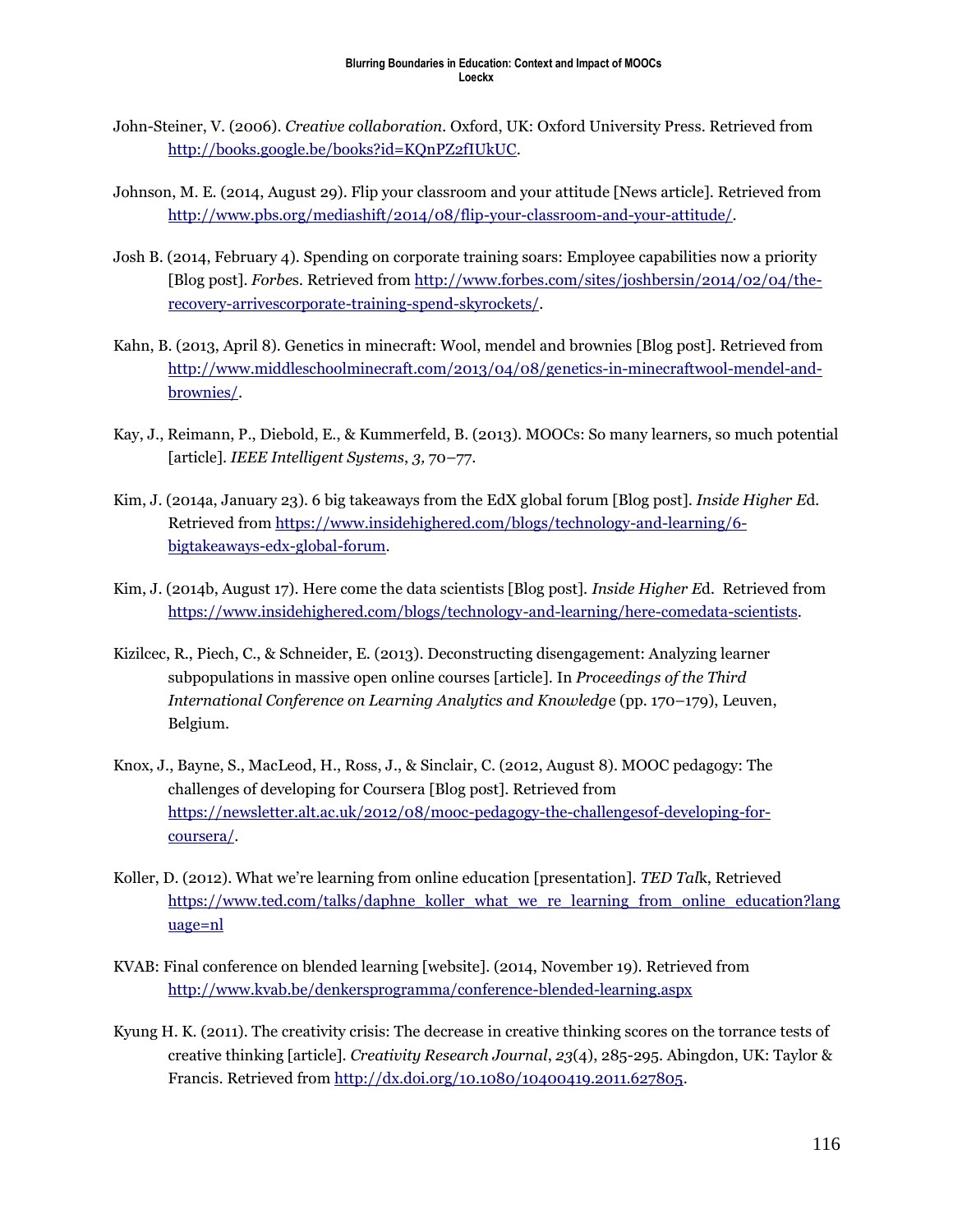- Lapowsky, I. (2014, September 26). Why free online classes are still the future of education [article]. *Wire*d*.* Retrieved from http://www.wired.com/2014/09/free-online-classes-stillfutureeducation/.
- Laurillard, D. (2002). Rethinking teaching for the knowledge society [report]. *EDUCAUSE Review*, *37*(1), 16–24.
- Laurillard, D. (2014, January 16). Five myths about MOOCs [Blog post]. *Times Higher Education.* Retrieved from http://www.timeshighereducation.co.uk/comment/opinion/five-mythsaboutmoocs/2010480.article.
- Levander, C. (2014, October 11). Levander: In Texas higher education, massive open online courses are money well-spent [Blog post]. *Houston Chronicle*e. Retrieved from http://www.houstonchronicle.com/opinion/outlook/article/Levander-In-Texas-highereducation-massive-open-5816611.php.
- Lewin, T. (2012, July 29). Senate committee report on for-profit colleges condemns costs and practices [news article]. *The New York Time*s. Retrieved from http://www.nytimes.com/2012/07/30/education/harkin-report-condemnsfor-profitcolleges.html.
- Lewin, T. (2013, December 11). After setbacks, online courses are rethought [Blog post]. *The New York Time*s*.* Retrieved from http://www.nytimes.com/2013/12/11/us/after-setbacks-onlinecoursesare-rethought.html?R=1.
- Lewis, H. R. (2012, September). Reinventing the classroom [article]. *Massachusetts, USA: Harvard Magazin*e*.* Retrieved from http://harvardmagazine.com/2012/09/reinventing-the-classroom.
- Lipinski, J. (2014, 8 18). Tulane's "Trauma!" Course offers new approach to online learning [news article]. Retrieved from http://www.nola.com/education/index.ssf/2014/08/tulanes\_trauma\_offers\_new\_appr.html.
- Liyanagunawardena, T. R., Adams, A. A., & Williams, S. A. (2013). Moocs: A systematic study of the published literature 2008-2012 [article]. *The International Review of Research in Open and Distributed Learning, 14*(3), 202–227. Retrieved from http://www.irrodl.org/index.php/irrodl/article/view/1455/2531.
- Lowendahl, J.-M. (2014). Your university of the future Executing on the higher education business model scenarios [Tech. Rep.]. *Gartne*r. Retrieved from http://www.eunis.org/eunisrectors14/wpcontent/uploads/sites/5/2014/04/Lowendahl-Eunisrectors-conference-Official.pdf.
- Lynch, M. (2014a, October 13). CMU gets \$5 million grant to study learning [news article]. Retrieved from http://wesa.fm/post/cmu-gets-5-million-grant-study-learning.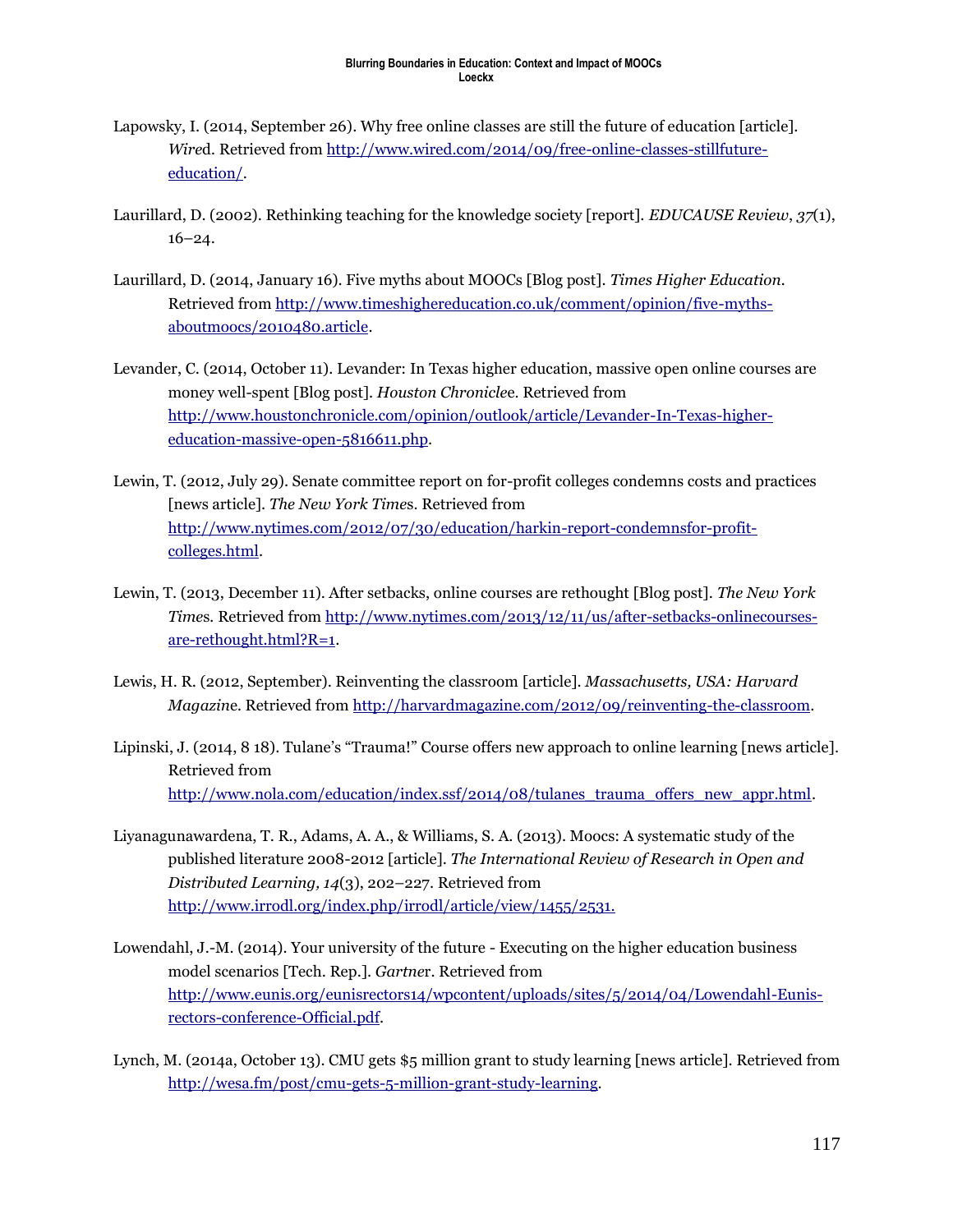- Manouselis, N., Drachsler, H., Verbert, K. & Duval, E. (2013). *Recommender systems for learning*. New York, NY: Springer.
- Marcus, J. (2014a, September 12). All hail MOOCs! Just don't ask if they actually work. *Time.* Retrieved from http://nation.time.com/2013/09/12/all-hail-moocs-justdont-ask-if-they-actually-work/.
- Marcus, J. (2014b, January 21). Harvard, MIT: Despite low completion rates, MOOCs work [Blog post]. *Hechinger Report*. Retrieved from http://hechingerreport.org/content/harvard-mit-despitelowcompletion-rates-moocs-work-14495/.
- Mazoué, J. G. (2014, November 10). Beyond the MOOC model: Changing educational paradigms [article]. *Educause.* Retrieved from http://www.educause.edu/ero/article/beyondmooc-model-changingeducational-paradigms.
- Min-sik, Y. (2014, September 4). Online learning transforms education. *Kore Herald.* Retrieved from http://www.koreaherald.com/view.php&ud=20140904001048.
- MIT task force. (2014, July 28). "Institute-wide task force on the future of MIT education" [Tech.Rep.]. *MIT*. Retrieved from [http://web.mit.edu/future-report/TaskForceFinal July28.pdf.](http://web.mit.edu/future-report/TaskForceFinal%20July28.pdf)
- Moe, R. (2014, May 15). The MOOC problem. Retrieved from http://www.hybridpedagogy.com/journal/mooc-problem/.
- Monter un MOOC de A à Z. (2014). Retrieved from [https://www.france-universite](https://www.france-universite-numeriquemooc.fr/courses/ENSCachan/20002S02/Trimestre%203%202014/about.)[numeriquemooc.fr/courses/ENSCachan/20002S02/Trimestre 3 2014/about.](https://www.france-universite-numeriquemooc.fr/courses/ENSCachan/20002S02/Trimestre%203%202014/about.)
- MOOCs Directory. (2014). Retrieved from http://moocs.co.
- Moore, M. G., & Kearsley, G. (1996). *Distance education: A systems view*. Belmont, CA: Wadsworth Publishing Company.
- Morris, N. (2014, September 4). Don't dismiss MOOCs we are just starting to understand their true value [Blog post]. *The Conversation.* Retrieved from http://theconversation.com/dont-dismissmoocswe-are-just-starting-to-understand-their-true-value-31037.
- Murray, S. (2014, November 6). Distance learning: Internet opened "pandora's box" on education. *Business Because.* Retrieved from http://www.businessbecause.com/news/mbadistancelearning/2898/distance-learning-internet-opened-pandoras-box-on-education.
- Myk, G., & Rasmus, D. W. (2014). Invent the beyond. Retrieved from https://opencourses.desire2learn.com/cat/course/invent-the-beyond-7204/.
- The Nexus of Forces: Social, mobile, cloud and information. (2014). *Gartner.* Retrieved from http://www.gartner.com/technology/research/nexus-of-forces/.

Ng, A. & Koller, D. (2012). The online revolution: Education at scale [video]. *Google Faculty Summi*t*.*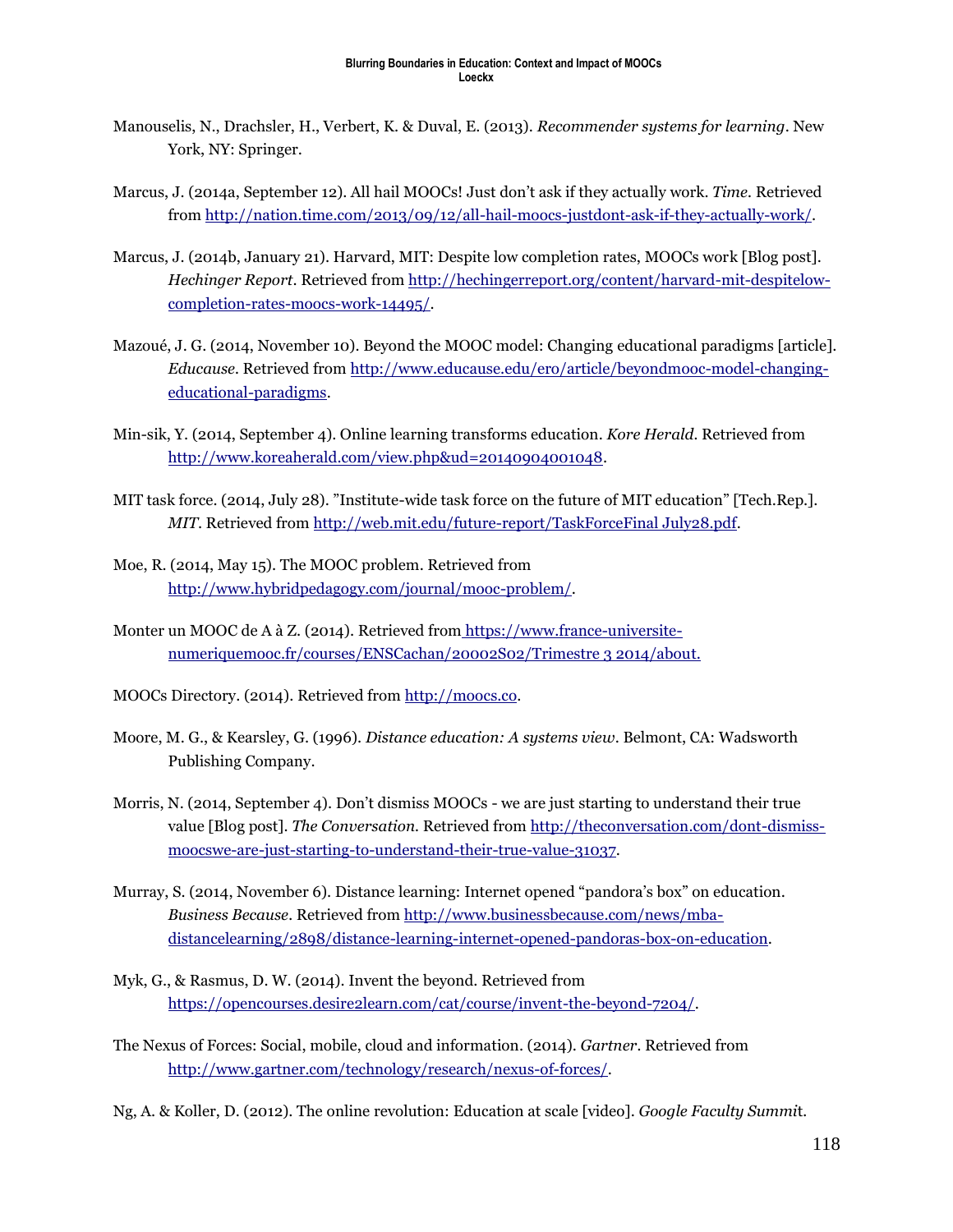Retrieved from<https://www.youtube.com/watch?v=WdEeGm9RXiI>

- Nichols, V. (2014, November 5). Should you use MOOCs in learning? [Blog post] Retrieved from http://www.trainingzone.co.uk/feature/od/should-you-use-moocslearning/187882.
- Obama, B. (2011). President Obama on Education at TechBoston [Video]. Retrieved from [http://www.whitehouse.gov/photos-and-video/video/2011/03/09/president-obama-education](http://www.whitehouse.gov/photos-and-video/video/2011/03/09/president-obama-education-techboston#transcript)[techboston#transcript.](http://www.whitehouse.gov/photos-and-video/video/2011/03/09/president-obama-education-techboston#transcript)
- Online Evolution. (2014, September). *Harvard Magazine.* Retrieved from [http://harvardmagazine.com/2014/09/online-evolution.](http://harvardmagazine.com/2014/09/online-evolution)
- Open letter to professor Sandel. (2013, May 2). An Open Letter to Professor Michael Sandel from the Philosophy Department at San Jose State University [article]. In *The Chronicle of Higher Educatio*n. Retrieved from http://chronicle.com/article/The-Document-Open-Letter-From/138937/.
- The Opportunities and Risks -in the MOOC Business Model [article]. (2013, October 15). Retrieved from http://online.wsj.com/news/articles/SB10001424052702304561004579135363266072976.
- O'Prey, P. (2013, May). Massive open online courses: Higher education's digital moment? [Tech. Rep.]. *Universities U*K*.*
- Pappano, L. (2012). The year of the MOOC. *The New York Times*, 2(12).
- Parry, M. (2013, September 3). A star MOOC professor defects at least for now [Blog post]. *The Chronicle of Higher Education*. Retrieved from http://chronicle.com/article/A-MOOC-Star-Defects-at-Least/141331/.
- Paul, A. M. (2014, September 10). The MOOC gender gap. Retrieved from [http://www.slate.com/articles/technology/future\\_tense/2014/09/mooc\\_gender\\_gap\\_how\\_to\\_g](http://www.slate.com/articles/technology/future_tense/2014/09/mooc_gender_gap_how_to_get_more_women_into_online) et more women into online
- Petriglieri, G. (2013a, October 9). Education isn't just about churning out 'skilled' employees [Blog post]. Retrieved from http://blogs.wsj.com/experts/2013/10/09/education-isntjust-about-churningout-skilled-employees/.
- Petriglieri, G. (2013b, October 9). Let them eat MOOCs [Blog post]. Retrieved from [http://blogs.hbr.org/2013/10/let-them-eat-moocs/.](http://blogs.hbr.org/2013/10/let-them-eat-moocs/)
- Public universities to raise own funds, says source. (2014, November 2). Retrieved from http://www.themalaymailonline.com/malaysia/article/public-universities-toraise-own-fundssays-source.

Rifkin, J. (2014). The zero marginal cost society: The internet of things, the collaborative commons, and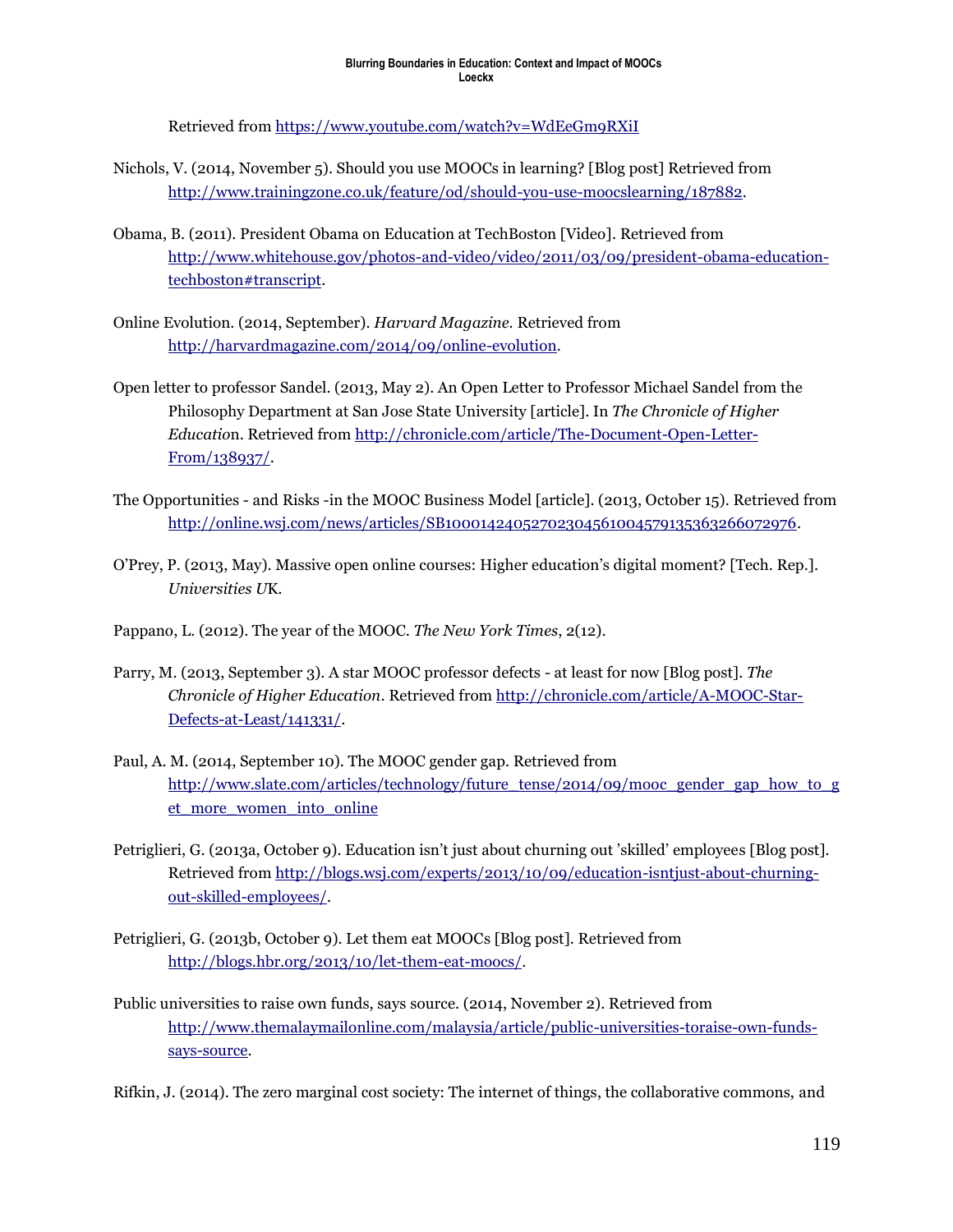the eclipse of capitalism. London, UK: *Macmilla*n.

- Rivard, R. (2013, August 1). MOOC bill dead for now [Blog post]. *Inside Higher Ed.* Retrieved from https://www.insidehighered.com/news/2013/08/01/controversial-californiabill-outsourcestudent-learning-dead-until-2014-or-later.
- Romero, C., & Ventura, S. (2010). Educational data mining: A review of the state of the art. *Systems, Man, and Cybernetics, Part C: Applications and Reviews, IEEE Transactions on, 40*(6), 601– 618.
- Sadler, P. M., & Good, E. (2006). The impact of self-and peer-grading on student learning. *Educational Assessment, 11*(1), 1–31. Abingdon, UK: Taylor & Francis.
- Salem, M. (2014, August 14). New answer for the "free" education debate? [News article] Retrieved from [http://www.al-fanarmedia.org/2014/08/new-answer-free-education-debate/.](http://www.al-fanarmedia.org/2014/08/new-answer-free-education-debate/)
- Sharples, M., Adams, A., Ferguson, R., Gaved, M., McAndrew P., Rienties B., & Whitelock (2014). Innovating Pedagogy 2014: Open University Innovation Report 3 [Tech. Rep.]. *The Open University.*
- Stamenka U.-T. (2010). Highlights [Presentation]. Retrieved http://www.unesco.org/new/fileadmin/MULTIMEDIA/HQ/ED/pdf/RANKINGS/Stamenka-JohnDaniel.pdf
- Stevens, B., Miller, R., & Michalski, W. (2000). The creative society of the 21st century. In Vol. 1, chap. Social Diversity and the Creative Society of the 21st Century. *OECD.*
- Tamburri, R. (2014, October 8). Universities experiment with their own MOOCs [Blog post]. Retrieved from http://www.universityaffairs.ca/universities-experiment-withtheir-own-mooc.aspx.
- Terwiesch, C. & Ulrich, K. (2014, November 16). Business schools must decide response to the digital revolution. *Financial Times*. Retrieved from http://www.ft.com/intl/cms/s/2/896bf6da-3f41- 11e4-984b-00144feabdc0.html#axzz3JW86zhR1.

Tokoro, M. & Steels, L. (2003). The future of learning: Issues and prospects. Amsterdam, NL: *IOS Pres*s*.*

- Tozzi, C. (2014, August 14). IBM, linux foundation, universities partner on open source mainframe computing [Blog post]. Retrieved from http://thevarguy.com/servers/081414/ibmlinuxfoundation-and-universities-partner-open-source-mainframe-computing.
- Trowsdale, D. (2014). Innovation: The key to business success [web site]. Retrieved from [https://www.futurelearn.com/courses/innovation-the-key-to-business-success.](https://www.futurelearn.com/courses/innovation-the-key-to-businesssuccess)
- Vaughan-Nichols, S. (2014, October 7). Linux foundation certifications are taking off. Retrieved from http://www.zdnet.com/linux-foundation-certifications-are-taking-off-7000034431/.